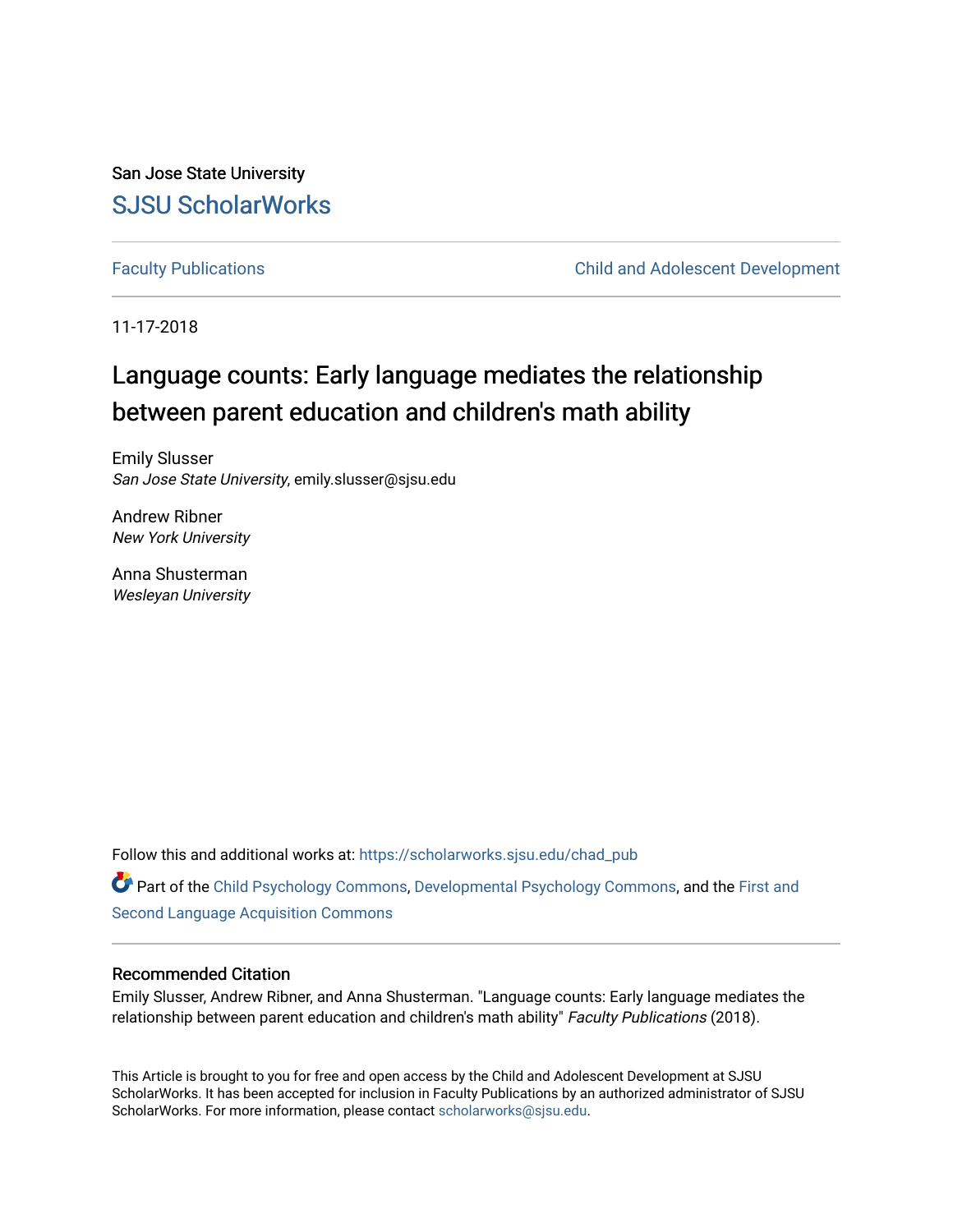#### **Language** *counts***: Early language mediates the relationship between**

### **parent education and children's math ability**

Emily Slusser<sup>a</sup>, Andrew Ribner<sup>b</sup>, and Anna Shusterman<sup>c</sup>

a San Jose State University Department of Child & Adolescent Development One Washington Square San Jose, CA 95192-0075 United States +1-408-924-3752 emily.slusser@sjsu.edu

> b New York University Department of Applied Psychology 246 Greene Street New York, NY 10003 United States +1-858-342-8619 aribner@nyu.edu

> > c Wesleyan University Department of Psychology 207 High Street Wesleyan University Middletown, CT 06457 +1-860-685-4849 ashusterman@wesleyan.edu

#### **Corresponding Author:**

Emily Slusser One Washington Square San Jose, CA 95192-0075 United States +1-408-924-3752 emily.slusser@sjsu.edu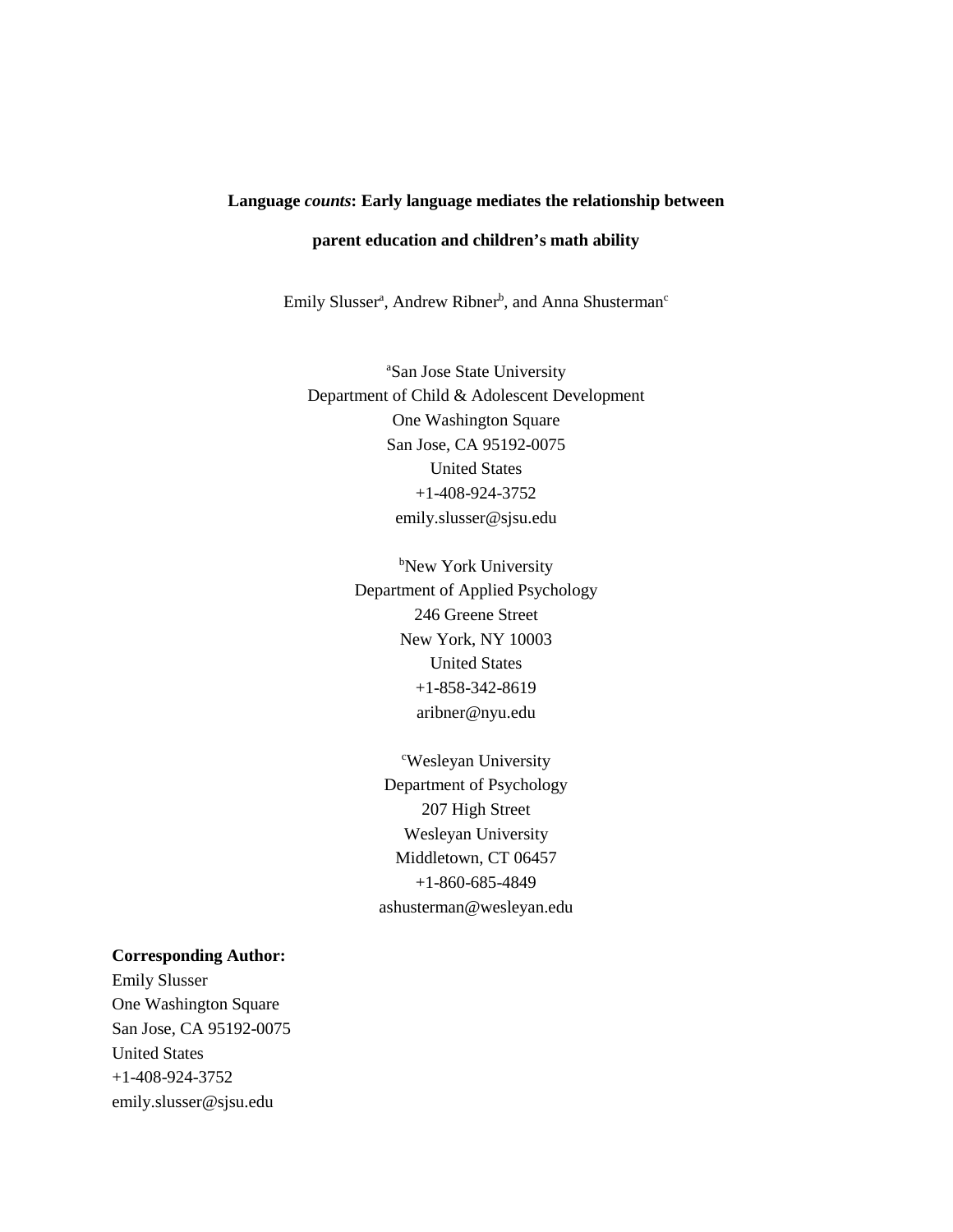#### **Research Highlights**

- Findings from this longitudinal study show that early number word knowledge predicts later math achievement.
- The well-established relationship between parent education and math ability is mediated by early language skills.
- The relationship between ANS acuity and early math ability is mediated by children's number word knowledge.
- We propose a simple but comprehensive model of development with clear implications for practice and intervention.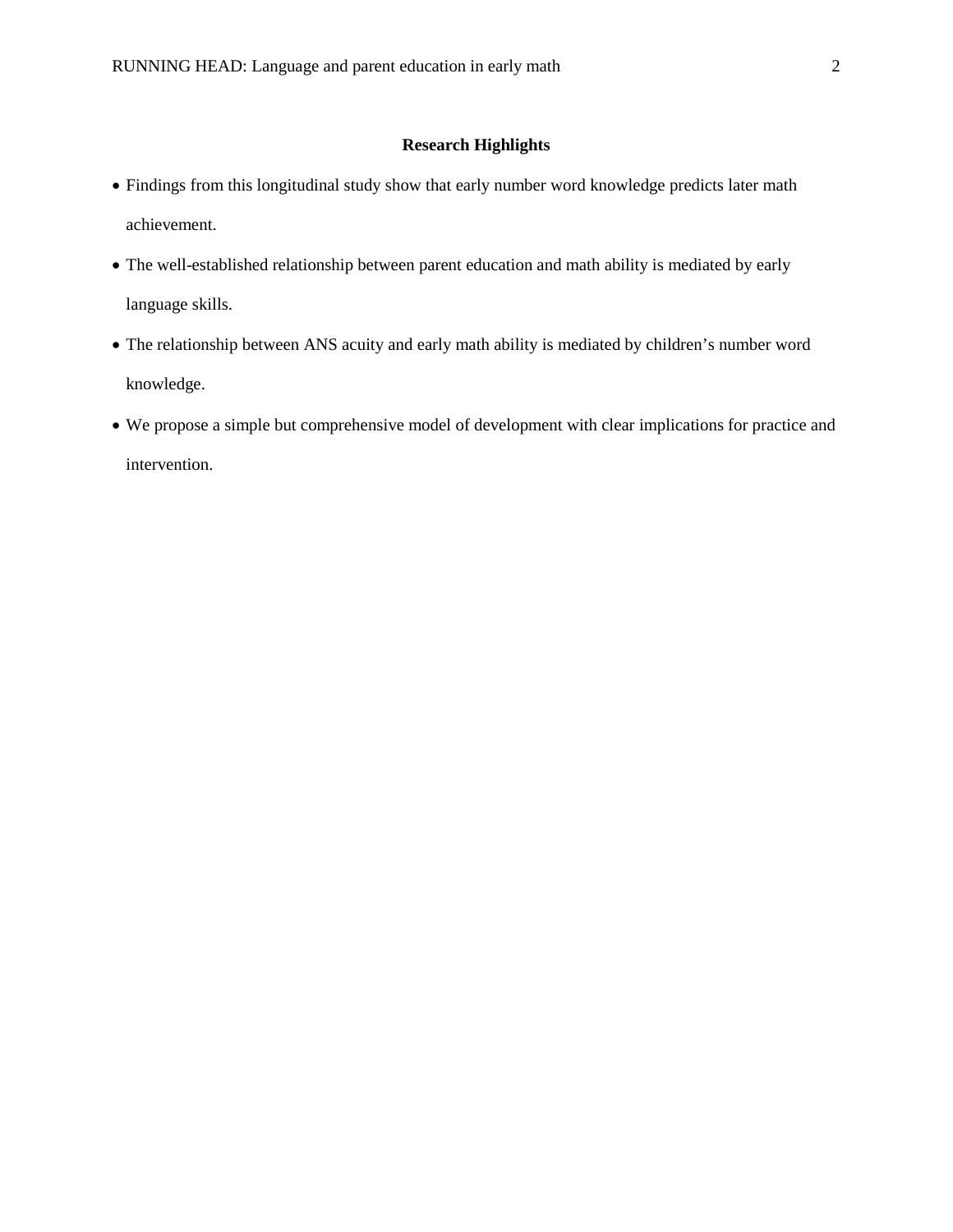#### **Abstract**

Children's early math skills have been hailed as a powerful predictor of academic success. Disparities in socioeconomic context, however, also have dramatic consequences on children's learning. It is therefore critical to investigate both of these distinct contributors in order to better understand the early foundations of children's academic outcomes. The current study tests an integrated model of children's developing math ability so as to 1) identify the specific skills and abilities most clearly linked to early math achievement and 2) measure the influence of children's socioeconomic context on each of these skills. We first evaluated the early vocabulary, number word knowledge (knower level), and Approximate Number System (ANS) acuity of a diverse group of preschoolers. Then, approximately one year later as they entered Kindergarten, we administered a test of early math achievement. We find that children's early language (general vocabulary and number word knowledge) fully mediates the relationship between parent education and math ability. Additionally, number word knowledge mediates the relationship between ANS acuity and early math. We argue that increased focus on number word knowledge, as well as general vocabulary, may help to minimize disparities in math ability as children enter kindergarten. We also highlight the role of parent education on children's learning and note that this may be an important locus for intervention.

**Keywords:** parent education, math ability, socioeconomic status, approximate number system (ANS), number words, language development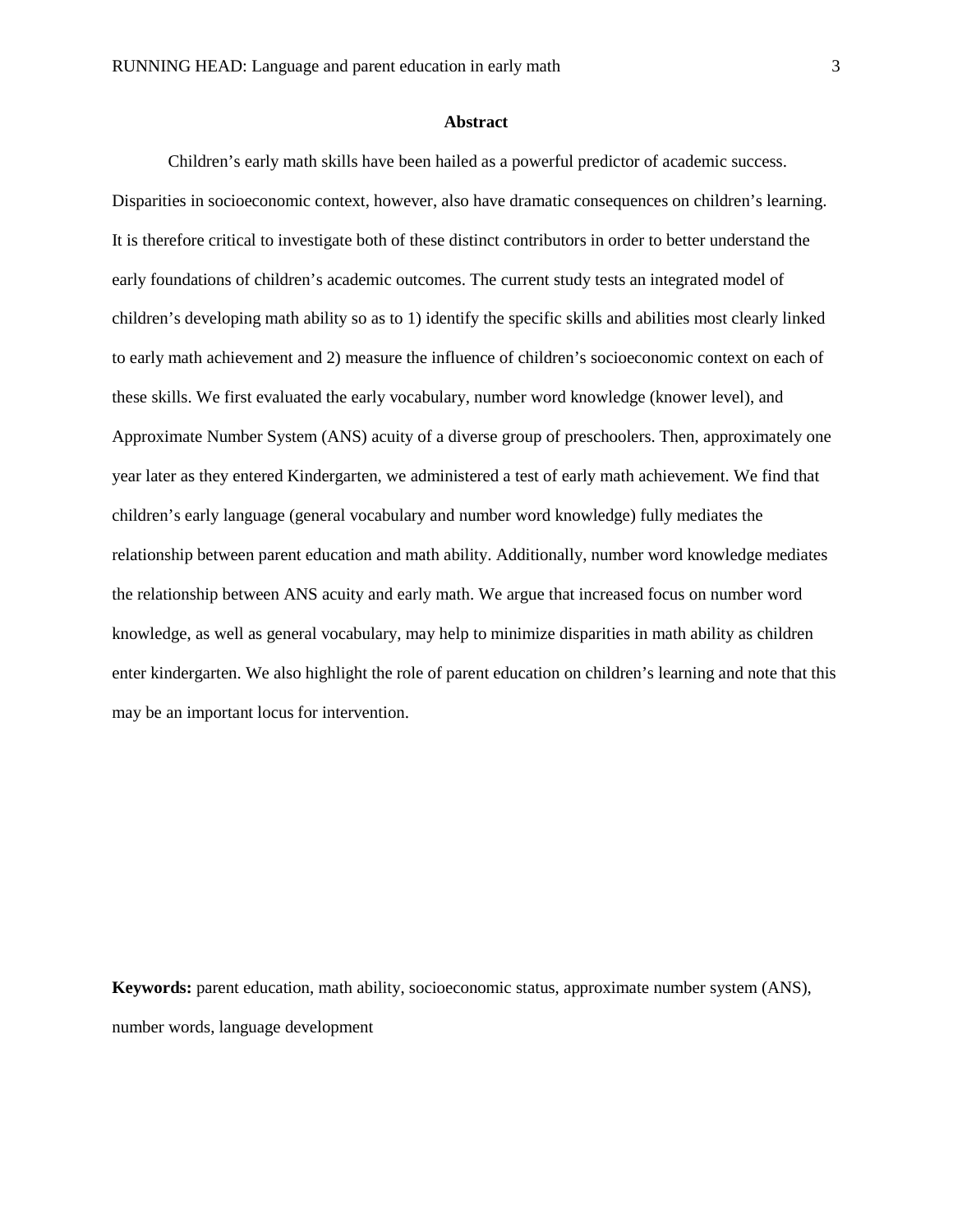## **Language** *counts***: Early language mediates the relationship between parent education and children's math ability**

Research across various fields and disciplines has recently converged to demonstrate that children's early math knowledge predicts later academic growth throughout school (e.g, Duncan et al., 2007; Geary, Hoard, Nugent, & Bailey, 2013; Jordan, Kaplan, Ramineni, & Locuniak, 2009). Importantly, however, children's socioeconomic status (SES) and family context contributes to math ability (LeFevre et al., 2009; Levine, Suriyakham, Rowe, Huttenlocher, & Gunderson, 2010) with differences in mathematical knowledge as a function of SES evident by kindergarten entry (Jordan & Levine, 2009; Melhuish et al., 2008). Despite the noted influence of socioeconomic context on math achievement, many studies on the cognitive underpinnings of early math learning report on middle- to upper-middle-class populations, or control for these factors without examining SES as a variable of interest. The current study aims to integrate socioeconomic context into current models of mathematical learning and cognition. Specifically, we test the hypothesis that children's early number word knowledge mediates the relationship between SES and later mathematical skills.

While various aspects of mathematical knowledge measured in kindergarten, such as counting procedures or numeral recognition, have been found to predict later math skills (Duncan et al, 2007; Göbel, Watson, Lervåg, & Hulme, 2014; Jordan, Kaplan, Ramineni, & Locuniak, 2009), it is clear that individual differences in mathematical cognition appear long before kindergarten entry (as early as three years old for symbolic number knowledge, Gunderson & Levine, 2011; and 6 months old in nonsymbolic quantitative cognition, Starr, Libertus, & Brannon, 2013). Nevertheless, research has only recently begun to investigate the influence of preschoolers' math and number knowledge on later math outcomes (e.g., van Marle, Chu, Li, & Geary, 2014). This is despite the fact that there are good reasons to suspect that children's acquisition of number words (i.e., the words in the verbal count list, such as "one", "two", "three" and so on), in particular, will predict later math outcomes. For example, this achievement has been recognized as a crucial milestone in children's quantitative development (e.g., Fuson, 1988;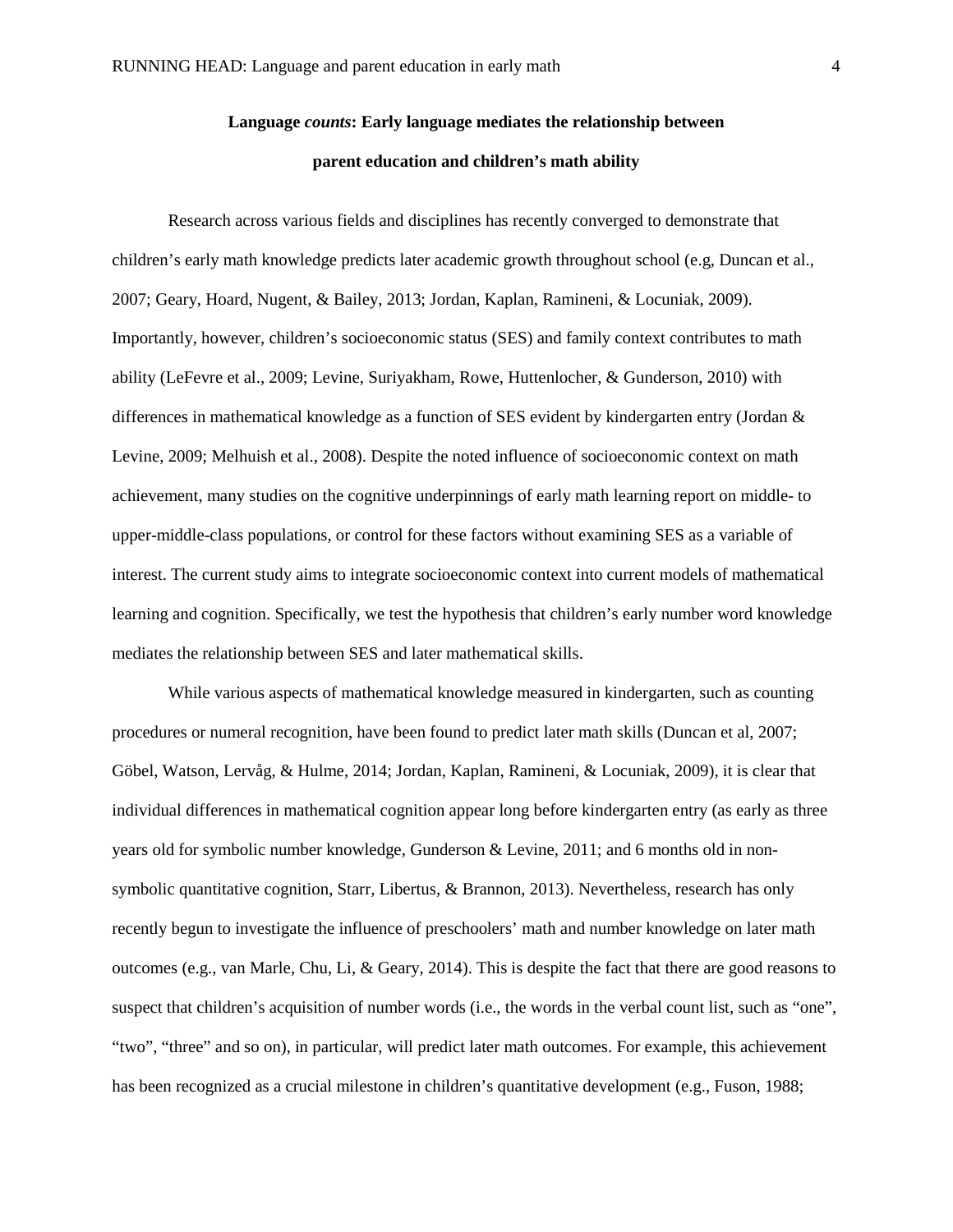Gelman & Gallistel, 1978; Sarnecka, Goldman, & Slusser, 2014; Wynn, 1990) and children experiencing barriers in access to language (such as deaf children born to hearing parents who do not use sign language) show corresponding delays both in their acquisition of individual number words and in schoolbased math achievement (Kritzer, 2009).

The typical acquisition process begins around age two, as children learn to recite the count list, and extends through approximately the next two years, as children sequentially assign meaning to each number word over a series of distinct stages ("one"-, "two"-, "three"-, and "four"-knower levels). Eventually, around their  $4<sup>th</sup>$  or  $5<sup>th</sup>$  birthday, they come to realize that the last word in a count sequence represents the cardinal value of the set (i.e., the "cardinal principle"; Gelman & Gallistel, 1978) and can then productively use counting to establish sets of different sizes (Fuson, 1988; Sarnecka & Carey, 2008; Wynn, 1990).

Broadly speaking, children's knower-levels correlate with general receptive vocabulary (Negen & Sarnecka, 2012). Therefore, number language may be regarded as a subset of general language acquisition with potentially unique ties to math ability and achievement. Exposure to number language facilitates children's acquisition of number word meanings, and children's knower-levels at 46 months can be predicted by the quality and quantity of number-specific language in the home ('number talk') years earlier (Gunderson & Levine, 2011; Levine et al., 2010). Critically, SES predicts parents' number talk as well as children's knower-levels (Levine et al., 2010; van Marle et al, 2014), and interventions supporting parents' scaffolding of number language can facilitate children's progress toward understanding cardinality (Berkowitz et al., 2015). While other variables, such as the quality of the input (Gunderson & Levine, 2011) and complexity of math-relevant activities at home (Saxe et al., 1987), also contribute to SES differences in math development, children's language environment, in general, has been said to vary along an SES gradient (Hart & Risley, 2003; see also Sperry, Sperry & Miller (2018) and Golinkoff, Hoff, Rowe, Tamis-LeMonda, & Hirsh-Pasek, 2018). Given the established links between SES and general language acquisition (Hart & Risley, 2003; Hoff, 2003; Rowe, 2012); general vocabulary and number language (Negen & Sarnecka, 2012); and number knowledge and mathematics achievement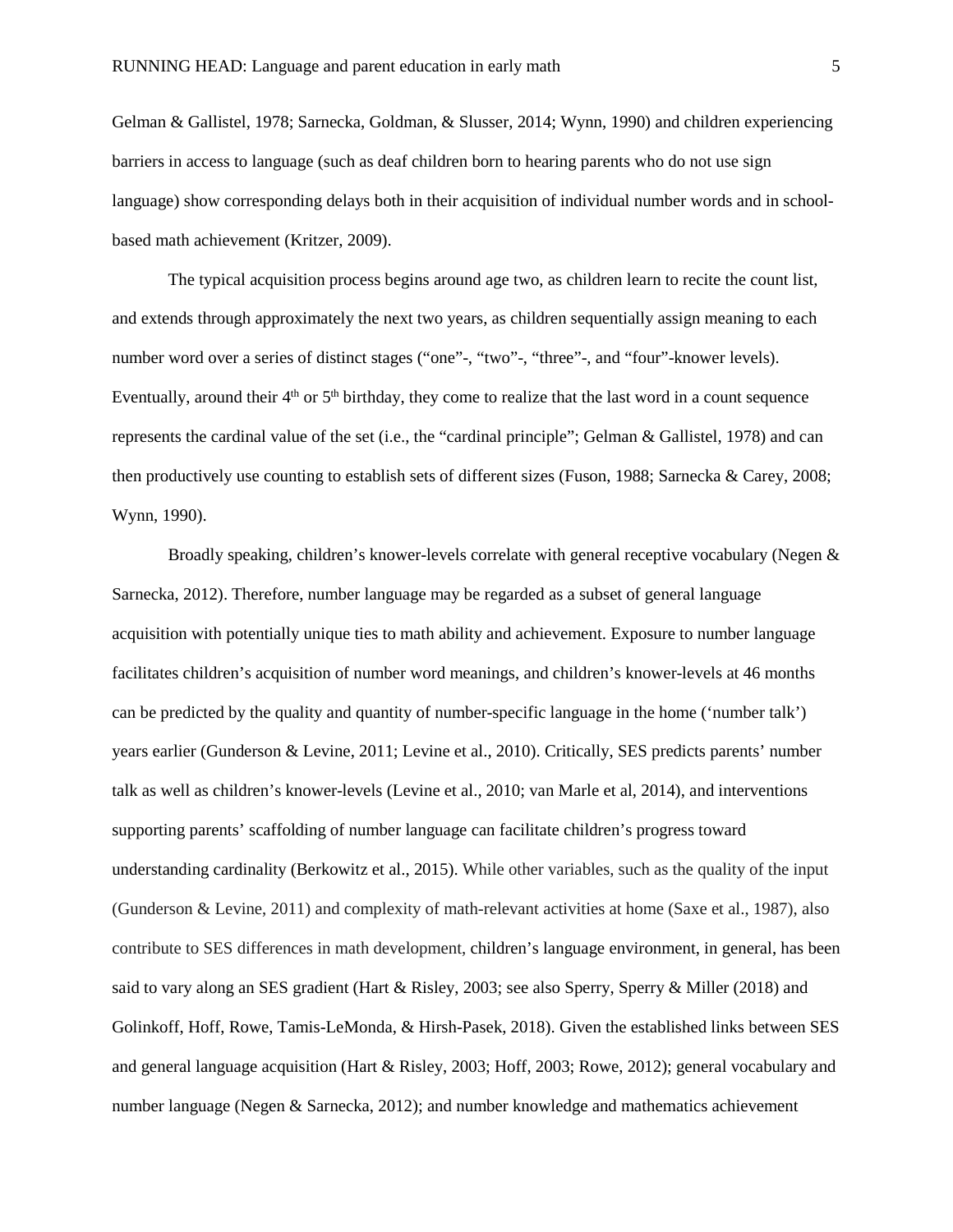(Göbel et al., 2014), links between SES and mathematics achievement may be rooted in exposure to rich language generally, and to number language in particular.

In addition to language, children's mathematical development has been linked with the approximate number system (ANS), a non-verbal system for representing quantities. Evident in a range of species and newborn humans (Dehaene, 2011), the ANS supports mental representations of quantity that are limited in precision following Weber's Law (i.e., error increases in proportion to set size). ANS acuity correlates with performance on standardized measures of mathematics across the lifespan: In 6-month-old infants, the acuity of the ANS predicts symbolic mathematical knowledge at 3 years (Starr et al., 2013), and in 14-year-olds, ANS acuity correlates with performance on math assessments from kindergarten, even when controlling for other cognitive measures (Halberda et al., 2008).

ANS acuity appears to be strongly related to number word knowledge, especially the acquisition of cardinality (Chu, Van Marle, & Geary, 2015; Shusterman, Slusser, Halberda, & Odic, 2016; Starr et al., 2013; van Marle et al., 2014). The directionality of this relationship, however, has not been established (see Shusterman et al., 2016) and there is no evidence for a relationship between ANS acuity and general language. The relationship between ANS acuity and SES is also unclear. Although literature on the ANS often emphasizes its status as an innate cognitive system (e.g., Dehaene, 2011; Starr et al, 2015), malleability of the ANS suggests that acuity might be affected by environmental factors (Tosto et al, 2014), and ANS acuity does appear to be sensitive to effects of formal education (Halberda, Ly, Wilmer, Naiman, & Germine, 2012; Piazza, Pica, Izard, Spelke, & Dehaene, 2013).

Thus, two central accounts of early numeracy in the current literature focus on distinct aspects of development: the early-arising, potentially innate contributions of the ANS on the one hand, and the role of demographic variables and linguistic environment on the other. The aim of the current study, therefore, was to integrate these two approaches into a coherent framework so as to understand the relative contributions of environmental and individual factors on children's early mathematics knowledge. Based on the prior research, we sketched an initial theoretical model incorporating socioeconomic status, general vocabulary, number word knowledge, and approximate number representations (see Appendix A).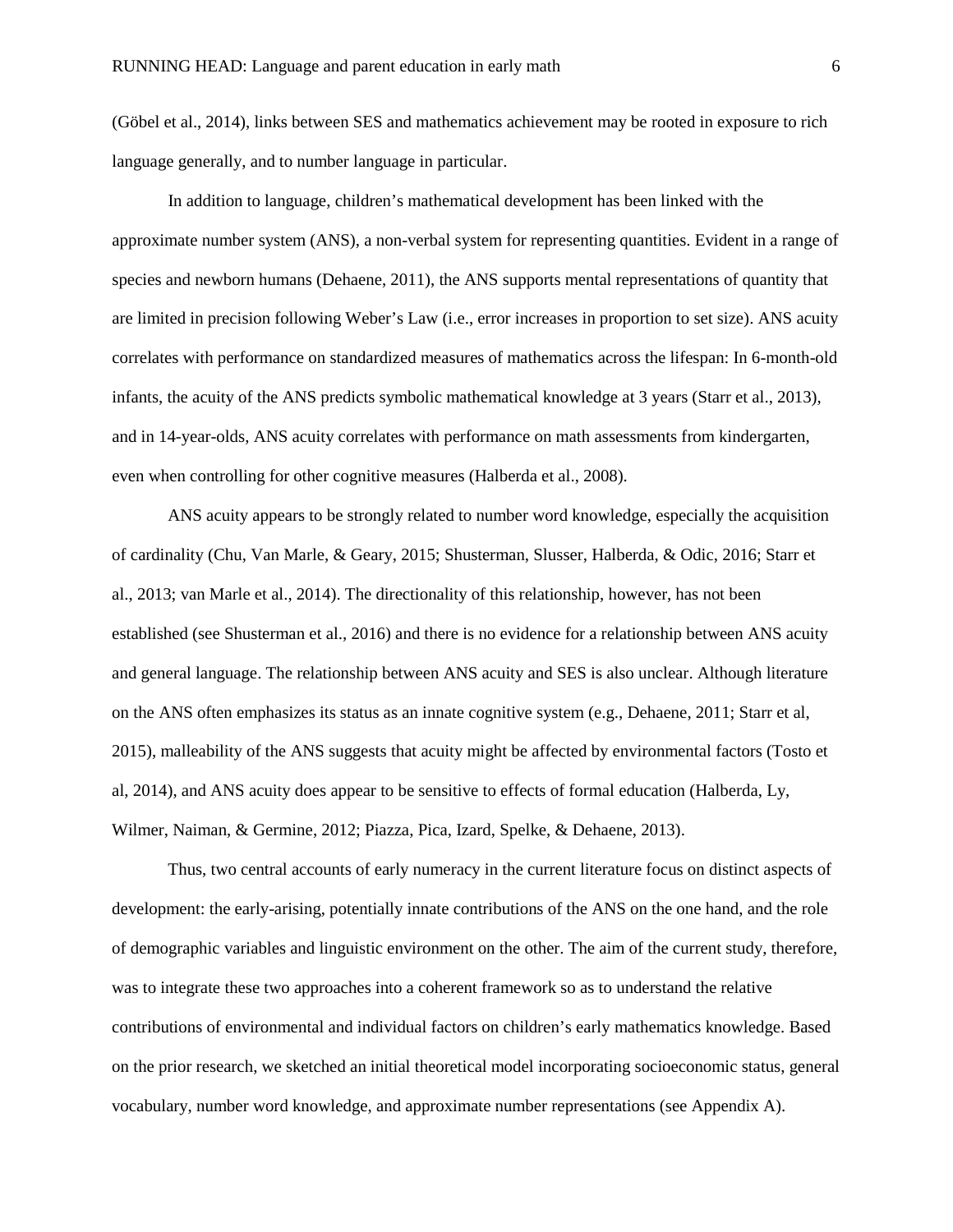Our central hypothesis was that language mediates the relationship between SES and math achievement. Specifically, we hypothesized that (1) general vocabulary mediates the relationship between SES and knower-level, and (2) language (general vocabulary and/or number word knowledge) mediates the relationship between SES and math ability. Our second goal was to incorporate the ANS into this more comprehensive model of early numeracy. To this end, we first asked simply whether (3) ANS acuity varies with SES. Finally, given the hints that environmental variables affect the functioning of the ANS, and the known relationship between number language and ANS acuity measures, we wondered whether number language might help to explain the predictive relationship between ANS acuity and math outcomes. Therefore, we asked whether (4) number language mediates the predictive relationship between ANS acuity and math ability.

To develop and evaluate the plausibility of this multi-faceted model, we conducted a study with a diverse sample of preschoolers, administering two testing sessions one year apart, collecting data on family demographic information, receptive vocabulary, ANS acuity, knower-level, and early math ability.

#### **Methods**

#### **Participants**

Participants were recruited from preschool and daycare centers in San Jose, CA and Middletown, CT. One hundred and forty three children (72 females;  $M_{\text{age}} = 4$  years, 3 months) completed Phase 1 ( $n =$ 55 in San Jose, CA and  $n = 88$  in Middletown, CT). Approximately one year later *(M = 373 days; SD =*  $\frac{1}{2}$ 47), we reached out to all of these participants and invited them to complete another testing session (Phase 2). The response rate was just over 60% and the 86 children who returned to complete Phase 2 were similarly distributed across location, age, and gender (*n* = 35 from San Jose, CA; 41 females;  $M_{\text{age}} =$ 5 years, 1 month). One additional child participated in Phase 2 but did not fully complete any of the tasks and was thus excluded from the analyses presented below. For both phases, children were tested in their respective classrooms or at a university lab and received a sticker or small prize for their participation (families who came into the lab additionally received a \$5 travel reimbursement).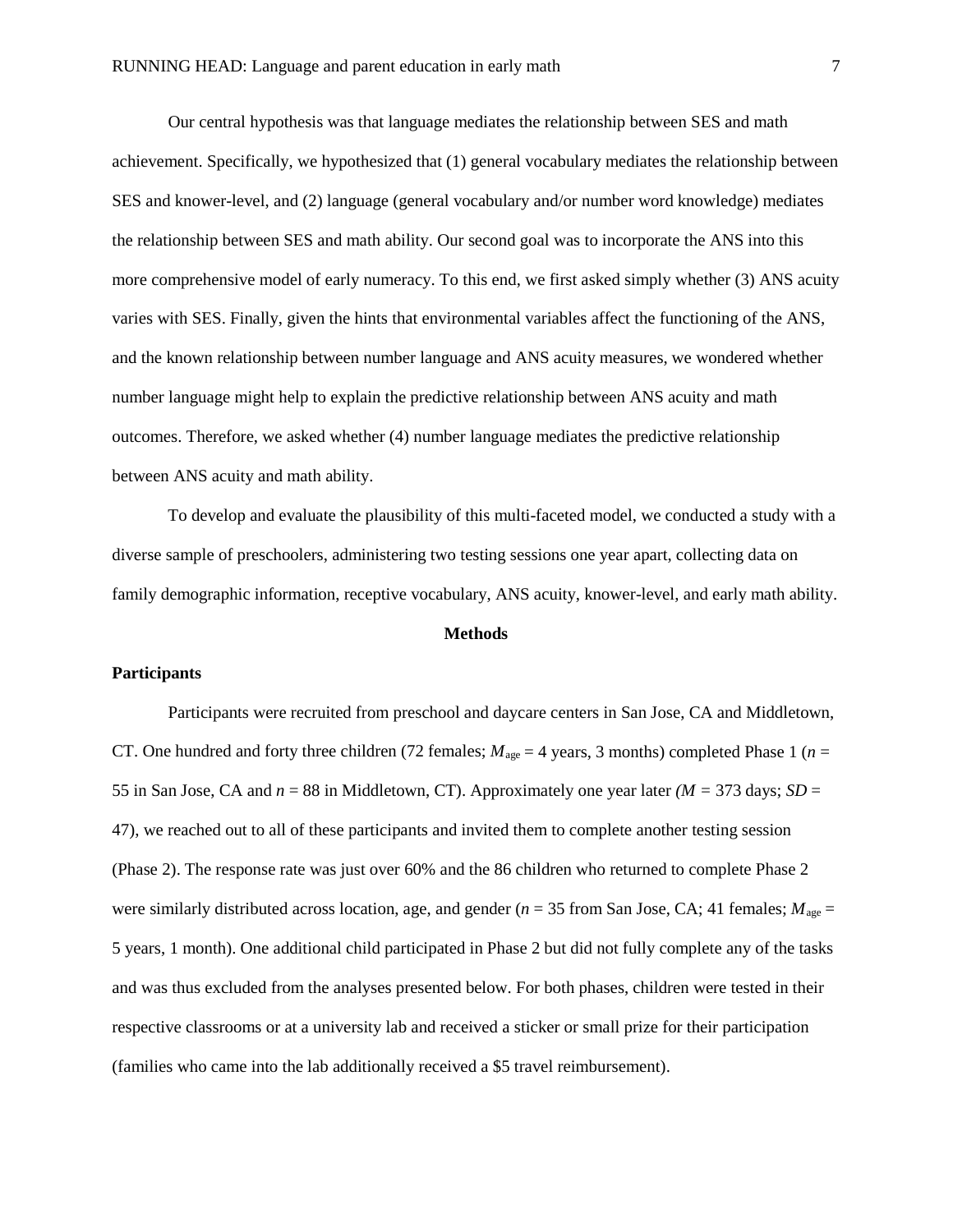#### **Measures**

 $\overline{a}$ 

In Phase 1 of this study, participants were tested on number word knowledge, ANS acuity, and receptive vocabulary, in this order. For the second phase, participants were tested on early math ability<sup>[1](#page-8-0)</sup> and parents completed a questionnaire of family demographic information which included reports of average annual income, parent employment, and race/ethnicity.

*Number Word Knowledge (Phase 1).* Children completed the Give-N task (Wynn, 1990) to evaluate their understanding of individual number words and exact cardinality (as measured by their ability to count in order to produce exact set sizes; see Sarnecka, Goldman, & Slusser, 2014 for review). The task was administered according to a titration procedure such that children were assigned to a knower-level only if they produced consistent and reliable responses (see criteria outlined below) for any given number word (see Sarnecka & Carey, 2008). Knower-level is a metric used to operationalize number language that is both well-established and reliable (with high internal consistency, see Lee & Sarnecka, 2010; 2011, and test-retest stability, see Shusterman et al., 2016). This task also provides a nuanced picture of number word acquisition, dissociated from other mathematical skills like rote counting or numeral recognition (Wynn 1990).

Children were asked to put a certain number (1 to 8, in a fixed order) of fish in a bowl ("Can you put *N* fish in the swimming pond"). Incorrect responses to any given number, *N,* were followed by requests for *N-1*. After each response, children were prompted to "count and check to make sure it's *N*" and were allowed to fix errors. Children were assigned to the *N -*knower-level when they provided at least 2 out of 3 correct responses for that number (*N*), failed to do so at least 2 out or 3 requests for the next number  $(N+1)$ , and avoided giving that number  $(N)$  on other trials. Children were assigned to the cardinal principle knower (CP-knower) level when they succeeded on all set sizes, thus demonstrating that they can use counting in order to determine the number of items in a set.

<span id="page-8-0"></span> $<sup>1</sup>$  A second visit during this phase included measures of ANS acuity and receptive vocabulary, not reported here. A</sup> subset of these children  $(n = 48)$  also completed a measure of executive functioning skills as part of another study.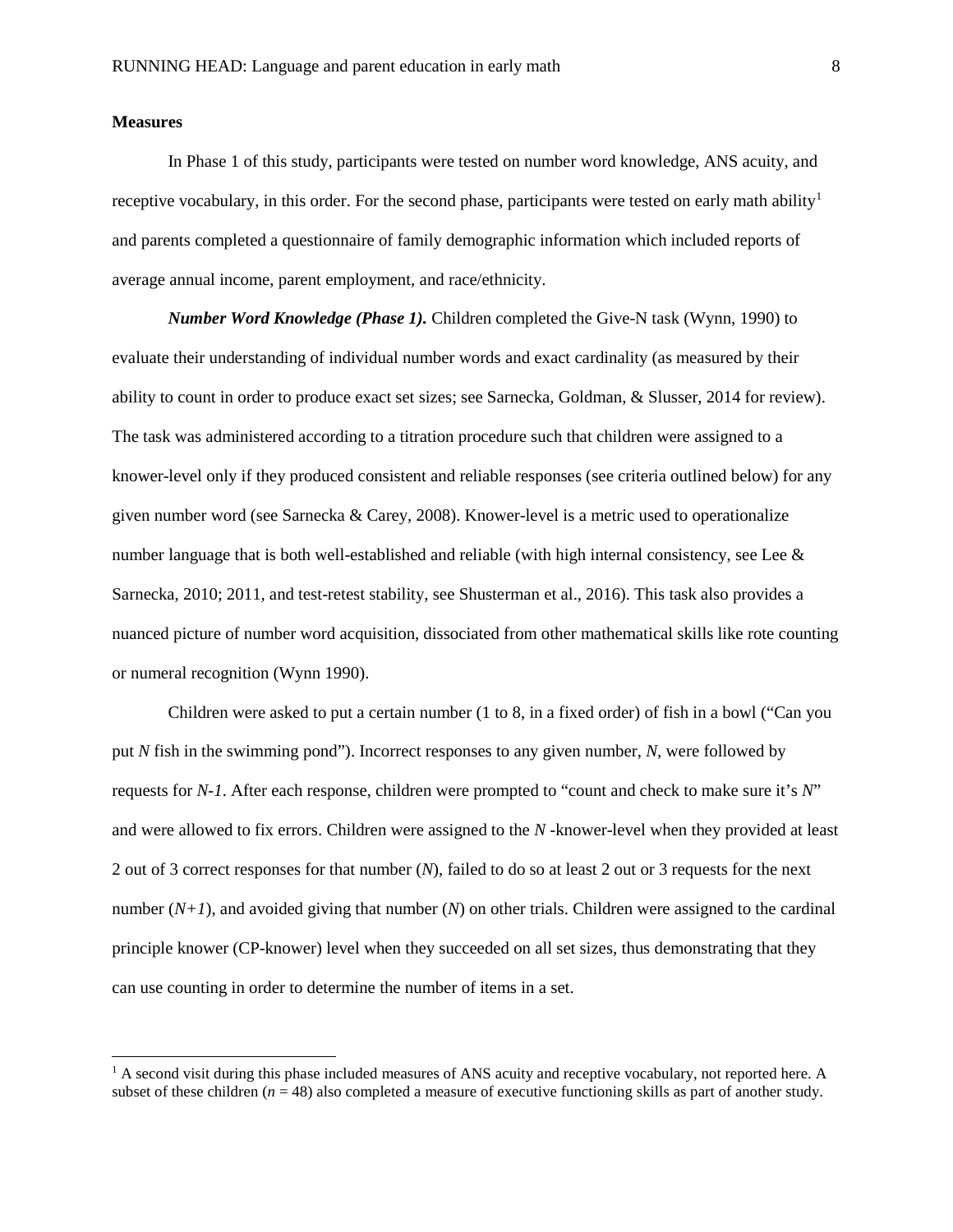*ANS Acuity (Phase 1).* Using an adaptation of the 'Who Has More?' task (Halberda et al., 2008), children compared sets of blue and yellow dots, presented on the left and right sides of a computer screen, respectively, for 2500 ms. Children were asked to indicate which side had more and received immediate feedback for all trials: a high-pitched beep for correct answers and a low-pitched beep for incorrect answers (accompanied by experimenter explanation as appropriate). Children completed six training trials and 60 test trials.

Each trial presented arrays of 4 to 15 dots on each side, with ratios between the two sets ranging from 1:2 to 6:7. Half the trials had more yellow dots, while half had more blue dots. The size of the individual dots varied within each array (each set included a range of smaller and larger dots) to ensure that the numerically larger set did not always have smaller dots. The numerically larger set had more total surface area (area-correlated) for half the trials and the numerically smaller set had more total surface area (area-anti-correlated) for the other half of the trials. Trial order was randomly assigned for each child.

While reliability reports for this measure are mixed (e.g., DeWind & Brannon, 2016; Norris & Castronovo, 2016), a recent analysis by Inglis and Gilmore (2014) finds that measures of general accuracy (e.g., percent correct) show the higher internal consistency and test-retest reliability (with coefficients greater than .65) as compared to calculated Weber fractions (*w*). Accordingly, for this study, we used the percent of correct responses (across ratios and trial types) for each child as the index of ANS acuity.

*General Vocabulary (Phase 1).* Children completed the Peabody Picture Vocabulary Test, 4<sup>th</sup> edition (PPVT-4) (Dunn & Dunn, 2007) as a measure receptive vocabulary. For each trial, the experimenter asked the child to indicate which of four pictures showed a specified noun or verb (e.g., "which picture shows *running*?"). The assessment concluded when the child reached eight errors within one set of 12 consecutive trials. Norm-referenced scores ( $M = 100$ ,  $SD = 15$ ) were generated for each child based on their raw score (defined as total number of items correct) and their age at the time of the test. The PPVT-4 is reported to have "excellent" internal consistency ( $\alpha$  = .94) and test-retest reliability (.93), with "good" alternative-form reliability ( $r = .89$ ; Dunn & Dunn, 2007; Kline, 2000).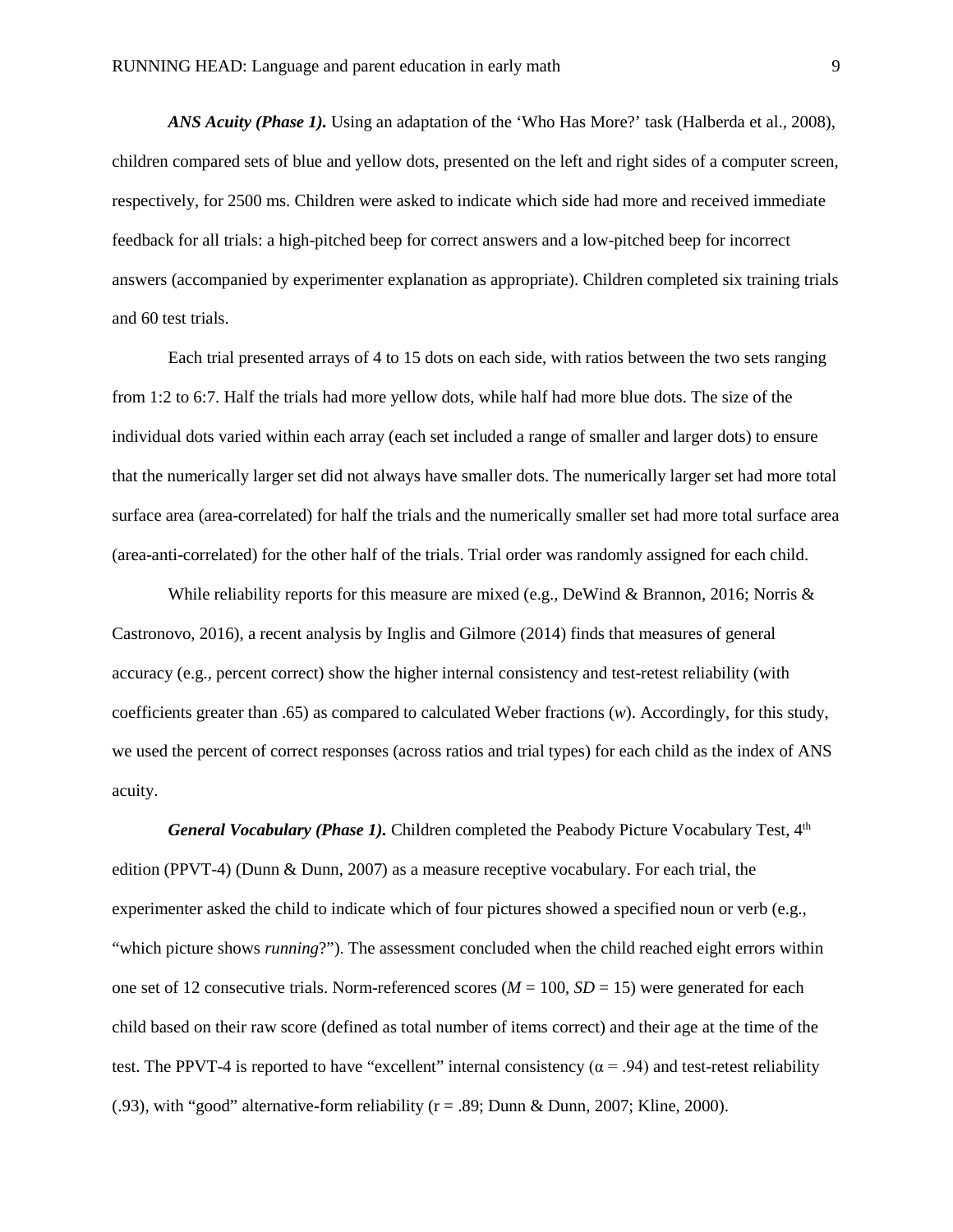*Math Ability (Phase 2)***.** Upon returning one year later for Phase 2, children completed the Test of Early Mathematic Ability, 3rd Edition (TEMA-3) (Ginsburg & Baroody, 2003). This standardized assessment measures counting abilities, Arabic numeral recognition, number-comparisons, and calculation skills. Note that only two of the nearly 30 items normed for children 3 to 6 years old specifically measure an understanding of individual number words and cardinality (similar to the Give-N task described above, e.g., "how many stars did you count?" and "give me five tokens"). Other items ask children to engage in non-verbal comparisons (e.g., "which set has more?" or "make your set just like mine"), demonstrate their understanding of the count list (e.g., "what number comes after seven?"), identify or write Arabic numerals (e.g., "what number is this [7]?"), demonstrate an understanding of number conservation and constancy (e.g., "does the number of tokens change when they are arranged in a line?") and engage in proportional reasoning or basic arithmetic (e.g.,  $+3 = 7$ ).

Norm-referenced scores ( $M = 100$ ,  $SD = 15$ ) were generated for each child based on their raw score (defined as total number of items correct) and age at the time of the test. The TEMA-3 is reported to have "excellent" internal consistency (with coefficients greater than .92) and "good" test-retest and alternative form reliability (with coefficients greater than .80; Ginsburg & Baroody, 2003; Kline, 2000).

*Parent Questionnaire.* At Phase 2, parents were given a one-page questionnaire with questions about parents' education<sup>[2](#page-10-0)</sup> and income, as well as the child's race/ethnicity. See Table 1 for a summary of responses.

 $\overline{a}$ 

<span id="page-10-0"></span><sup>&</sup>lt;sup>2</sup> Parent education level was quantified as the average of both parents' education. In single-parent homes ( $n = 16$ ), the sole parent's education level reported was used. Average level of parent education and highest level of parent education were highly correlated,  $r = 0.932$ ,  $p < .001$ .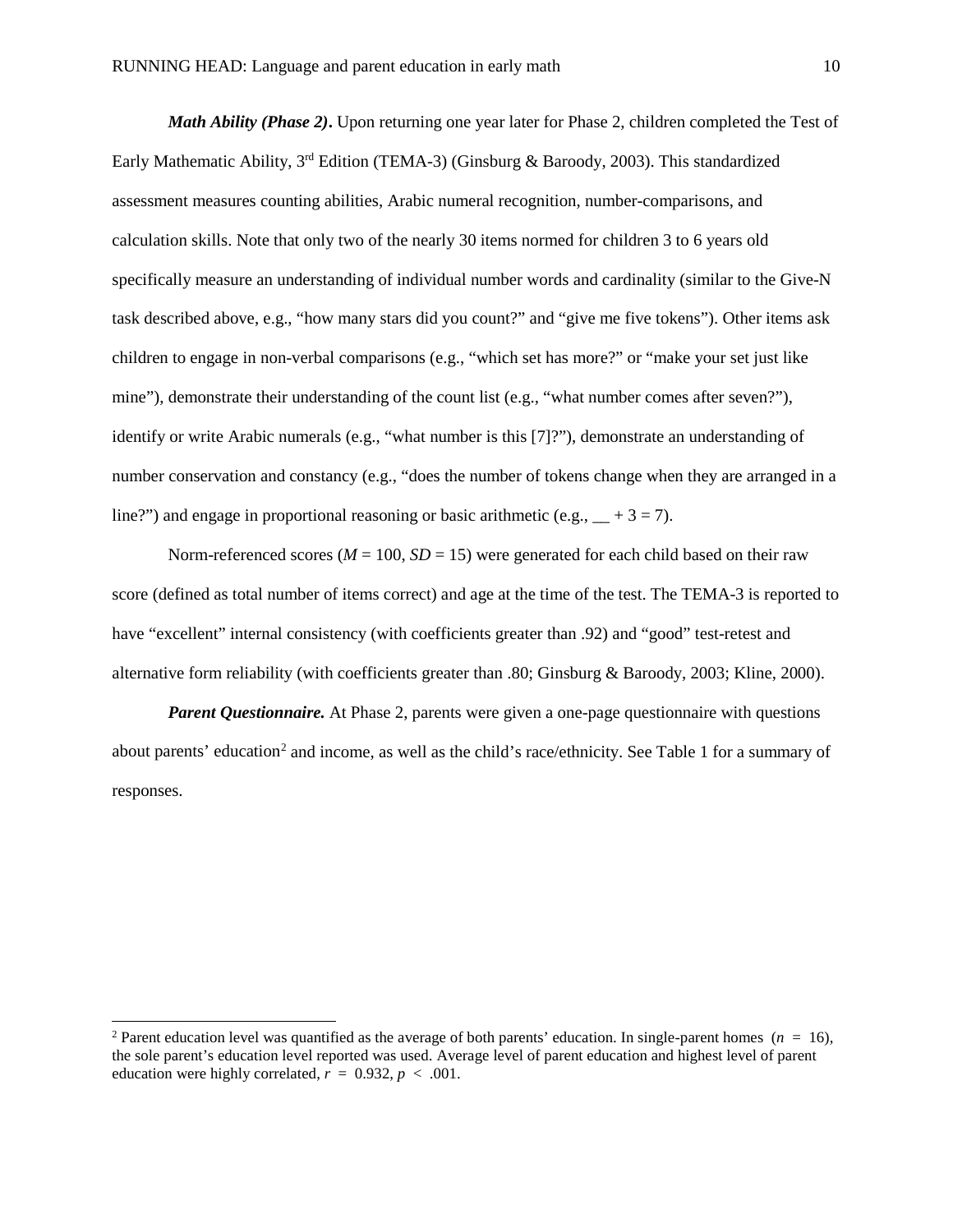| <b>Parent Education</b>  | $n \ (\%)$ | <b>Annual Income</b> | $n \ (\%)$ | <b>Race/Ethnicity</b>    | $n \ (\%)$ |
|--------------------------|------------|----------------------|------------|--------------------------|------------|
| < High School Diploma    | $1(1\%)$   | $<$ \$30,000         | 8(9%)      | White/European           | 24 (28%)   |
| High School Diploma      | 11(13%)    | \$30-60,000          | $9(10\%)$  | Latino/Hispanic          | $14(16\%)$ |
| Associate's Degree       | 27(31%)    | \$60-90,000          | 10(12%)    | African/African American | 3(3%)      |
| <b>Bachelor's Degree</b> | 21 (24%)   | \$90-120,000         | 11(13%)    | Middle Eastern           | 4(5%)      |
| Master's Degree          | 21(24%)    | \$120-150,000        | 8(9%)      | Mixed Background         | 11(13%)    |
| Doctorate Degree         | 5(6%)      | > \$150,000          | 6(7%)      | Other                    | 2(2%)      |
| Other/No Report          | $0(0\%)$   | No Report            | $34(40\%)$ | No Report                | 28 (33%)   |

**Table 1**. Summary of participant demographics as reported on the Parent Questionnaire.

Note that parent education does not systematically vary with race/ethnicity or income-to-needs ratios in our sample  $(\chi^2(58) = 47.74, p = .565$  and  $r_s = -.078, p = .639$  respectively). Of the families who returned questionnaires, nearly 75% (*n =* 62) identified as English only. In addition to English, 24% (*n =* 20) speak another language in the home. Few (2.5%, *n* = 2) reported that they speak two or more languages other than English in the home.

#### **Data Analysis**

The following analyses include only those participants who completed both Phase 1 and Phase 2 of the study  $(n = 86)$ . We note that children who only participated in Phase 1 of the study were slightly younger than the children who participated in both phases ( $M_{age} = 4.14$  years and  $M_{age} = 4.36$  years respectively;  $t(141) = 2.081$ ,  $p = .039$ ), and tended to score higher on the assessment of general vocabulary ( $M = 112$  versus  $M = 100$  respectively;  $t(138) = 4.488$ ,  $p < .001$ ). However, these two groups did not systematically differ with regards to number word knowledge (t(139) =  $0.285$ ,  $p = .776$ ) or ANS acuity (t(133) = 1.804,  $p = .073$ ). Further analysis of missing data using Little's MCAR test (Little, 1988) shows that missing data appear at random,  $\chi^2$  (62) = 77.376, *p* = .090. As such, listwise deletion was allowed such that only the 86 participants who completed both Phases 1 and 2 were included.

We first conducted a series of analyses to determine whether children's performance on measures of number word knowledge, ANS acuity, general vocabulary, and early math ability is associated with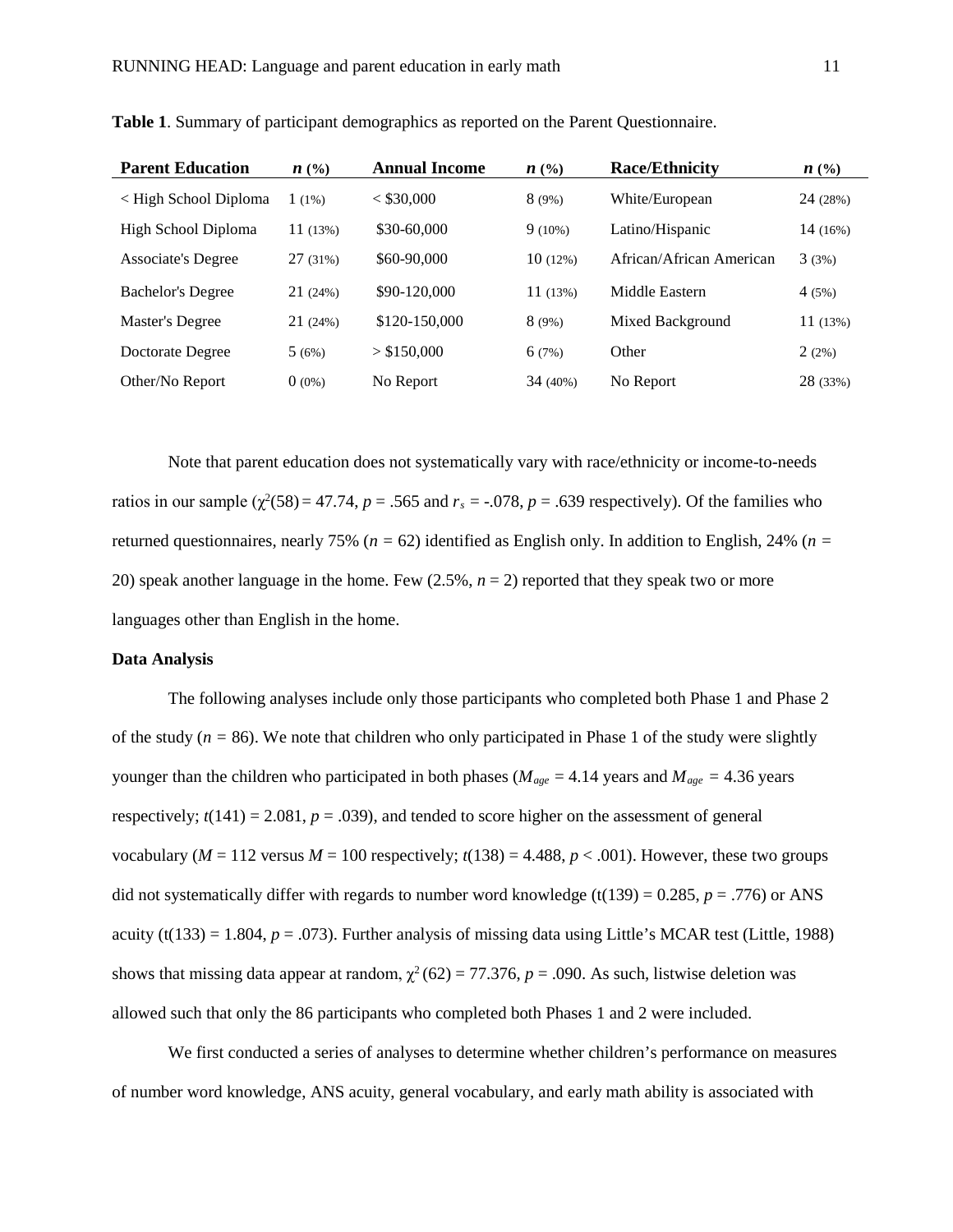measures of SES. We then explored performance on measures of language (general vocabulary and number word knowledge) as independent and multiple mediators of the association between parent education $3$  and math ability. Finally, we investigate the association between ANS acuity and math ability, and test whether number word knowledge mediates the relation between the two. We report unstandardized regression coefficients (*b*) and standard errors (*SE*), as well as bootstrapped confidence intervals. Results are interpreted as statistically significant if the 95% confidence intervals do not include 0. Appropriate tests of statistical significance are included for reports of direct effects. Regression analyses employed listwise deletion of missing data. Final sample sizes for each of these analyses are reported below.

#### **Results**

Descriptive information about children's performance on each measure, and statistics reflecting associations with age and sex, are presented in Table 2. Age was significantly associated with performance across all measures (*p*s < .05), and is thus partialled out in subsequent analyses. There were no significant effects of sex (*p*s > .05), location (San Jose, CA vs. Middletown, CT; *ps* > .05), or setting (lab vs. preschool; ps > .05) on any measure. These variables were not factored into subsequent analyses.

 $\overline{a}$ 

<span id="page-12-0"></span><sup>&</sup>lt;sup>3</sup> To do this, we used the PROCESS macro in SPSS to estimate direct and indirect effects with bootstrapped standard errors (1000 bootstraps) (Hayes, 2013).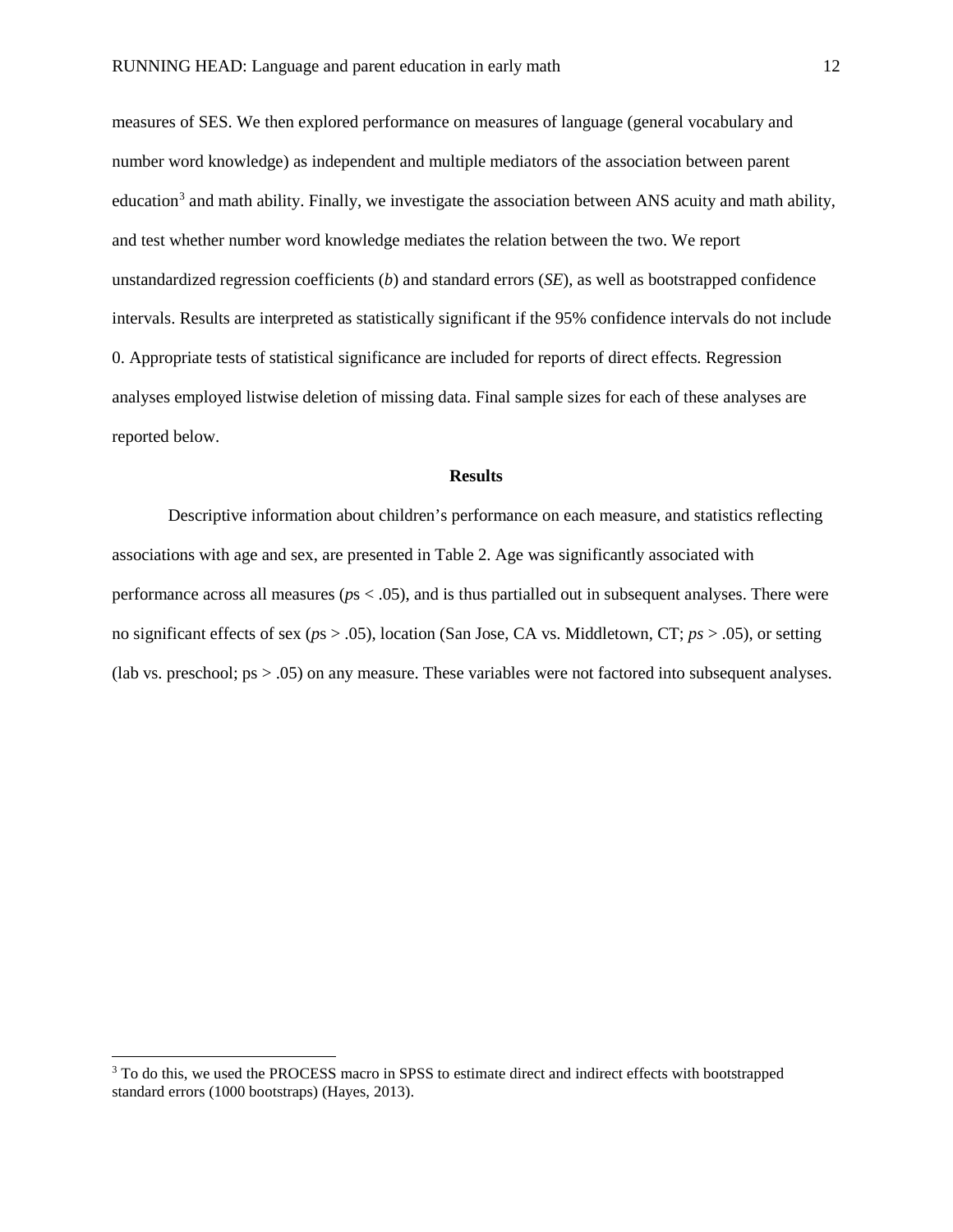**Table 2**. Descriptive information reflecting children's performance on each measure, as well as statistics reporting associations with age and sex.

| <b>Ability (Task)</b>                           | <b>Measure</b>                                      | $\boldsymbol{n}$ | Range                        | Mean $(SD)$     | $x \text{Age}$            | x Sex                                  |
|-------------------------------------------------|-----------------------------------------------------|------------------|------------------------------|-----------------|---------------------------|----------------------------------------|
| Number Word<br>Knowledge<br>$(Give-N)$          | 6 levels<br>(pre; one; two;<br>three; four; $CP$ )  | 85               | $n = 1$ ; 9; 15;<br>9; 4; 47 | n/a             | $F(5,79)=5.70$ ,<br>p<.01 | $t(86)=1.88$ ,<br>$p = 0.06^{\dagger}$ |
| Approximate<br>Number System<br>(Who Has More?) | percent correct<br>across all trials<br>$(0-100\%)$ | 82               | $31.7 - 98.3\%$              | $62.2\%$ (15.0) | $r(81)=57$ ,<br>p<.01     | $t(80)=1.14$ ,<br>$p = 0.26$           |
| General<br>Vocabulary<br>(PPVT)                 | age normed score<br>$(M=100, SD=15)$                | 83               | 78 - 154                     | 110.5 (16.2)    | n/a                       | $t(81)=0.94$ ,<br>$p=.35$              |
| Math Ability<br>(TEMA)                          | age normed score<br>$(M=100, SD=15)$                | 58               | 77 - 132                     | 104.6(12.9)     | n/a                       | $t(56)=0.09$ ,<br>$p=.93$              |

**Note**: Correlations to age are not reported for norm-referenced measures (i.e., PPVT and TEMA). <sup> $\dagger$ </sup> Females were more likely to have attained the CP-knower level status ( $n = 30$ ), as compared to males ( $n = 17$ ).

Correlations across all measures are reported in Table 3. Zero-order correlations were performed for age-standardized measures (i.e., math ability and general vocabulary), and partial correlations controlling for age at time of testing were performed for non-standardized measures (i.e., number work knowledge and ANS acuity). This analysis shows that parent education level was significantly associated with math achievement ( $r(56) = 0.461$ ,  $p < .001$ ), general vocabulary ( $r(80) = 0.375$ ,  $p < .001$ ), and number word knowledge  $(r(82) = 0.336, p = .03)$ . Income-to-needs ratios, on the other hand, did not significantly correlate with any measure (*ps* > .05). Given that previous research has clearly identified meaningful and systematic associations between family income and math achievement (e.g., Jordan & Levine, 2009) and general vocabulary (e.g., Hart & Risley, 2003), we posit that our failure to detect or replicate this result is largely due to 1) a poor response rate on the annual family income question (nearly 40% chose not to respond to this question whereas all respondents indicated their level of education) and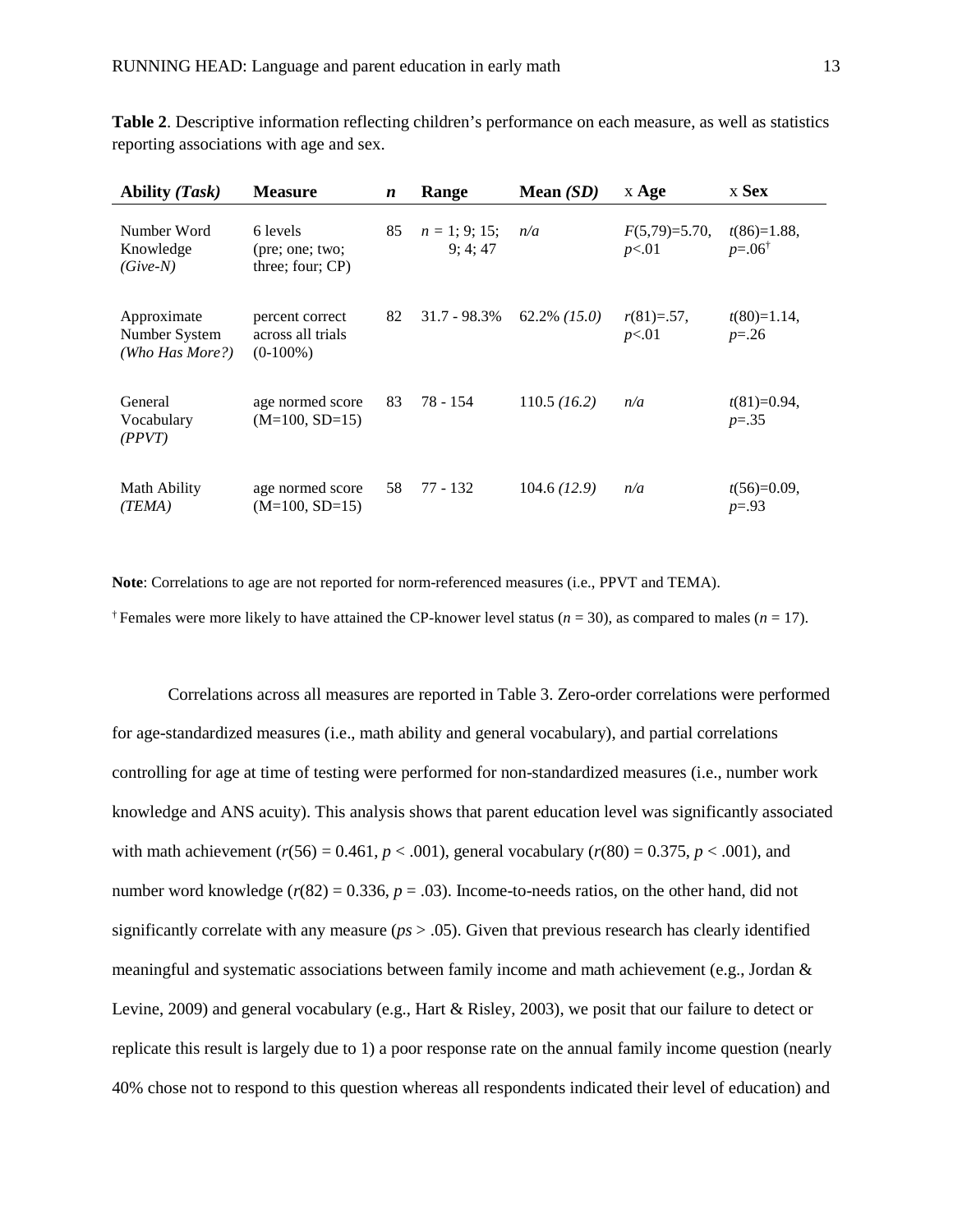2) relatively broad ranges income bins on the parent questionnaire that did not adequately capture the variability in our sample. One-way ANOVAs revealed no differences across reported race/ethnicity in age, general vocabulary, parent education, number word knowledge, or ANS acuity (*p*s > .05).The following analyses, therefore, use parent education as the primary index of socioeconomic status (we return to this issue in the Discussion section below).

|    |                                                             | 1 | 2    | 3       | 4        | 5        | 6        |
|----|-------------------------------------------------------------|---|------|---------|----------|----------|----------|
|    | <b>Parent Education</b><br><b>Parent Questionnaire</b>      |   | .258 | $.336*$ | .186     | $.375**$ | $.461**$ |
| 2  | <b>Income-to-Needs Ratio</b><br><b>Parent Questionnaire</b> |   |      | .107    | .258     | .197     | .132     |
| 3  | <b>Number Knowledge</b><br>Give-N; Phase 1                  |   |      |         | $.414**$ | $.390**$ | .459**   |
| 4  | <b>Approximate Number</b><br>Who Has More? Phase 1          |   |      |         |          | $.451**$ | $.428**$ |
| 5. | <b>General Vocabulary</b><br>PPVT; Phase 1                  |   |      |         |          |          | $.583**$ |
| 6  | <b>Math Ability</b><br>TEMA; Phase 2                        |   |      |         |          |          |          |

**Table 3**. A complete correlation matrix including all measures of interest.

 $p < .05$  $p < .01$ 

**Note**: Correlations with norm-referenced measures (i.e., PPVT and TEMA) are reported as zero-order Pearson correlations. All other correlations control for age at time of testing.

We first addressed the relationship between parent education and children's number word knowledge, hypothesizing that the link between parent education and number word knowledge (knowerlevel) is mediated by general language abilities. In model  $1 (n = 83)$ , we regressed number word knowledge on parent education. Results show that parent education significantly predicts number word knowledge,  $b = 0.406$ ,  $SE = 0.13$ ,  $p = .002$ , 95% CI [0.155 – 0.658]. In model 2 ( $n = 83$ ), we included general vocabulary as a mediator of the relation between parent education and number word knowledge. We found the direct effect of parent education on number word knowledge was attenuated, reaching a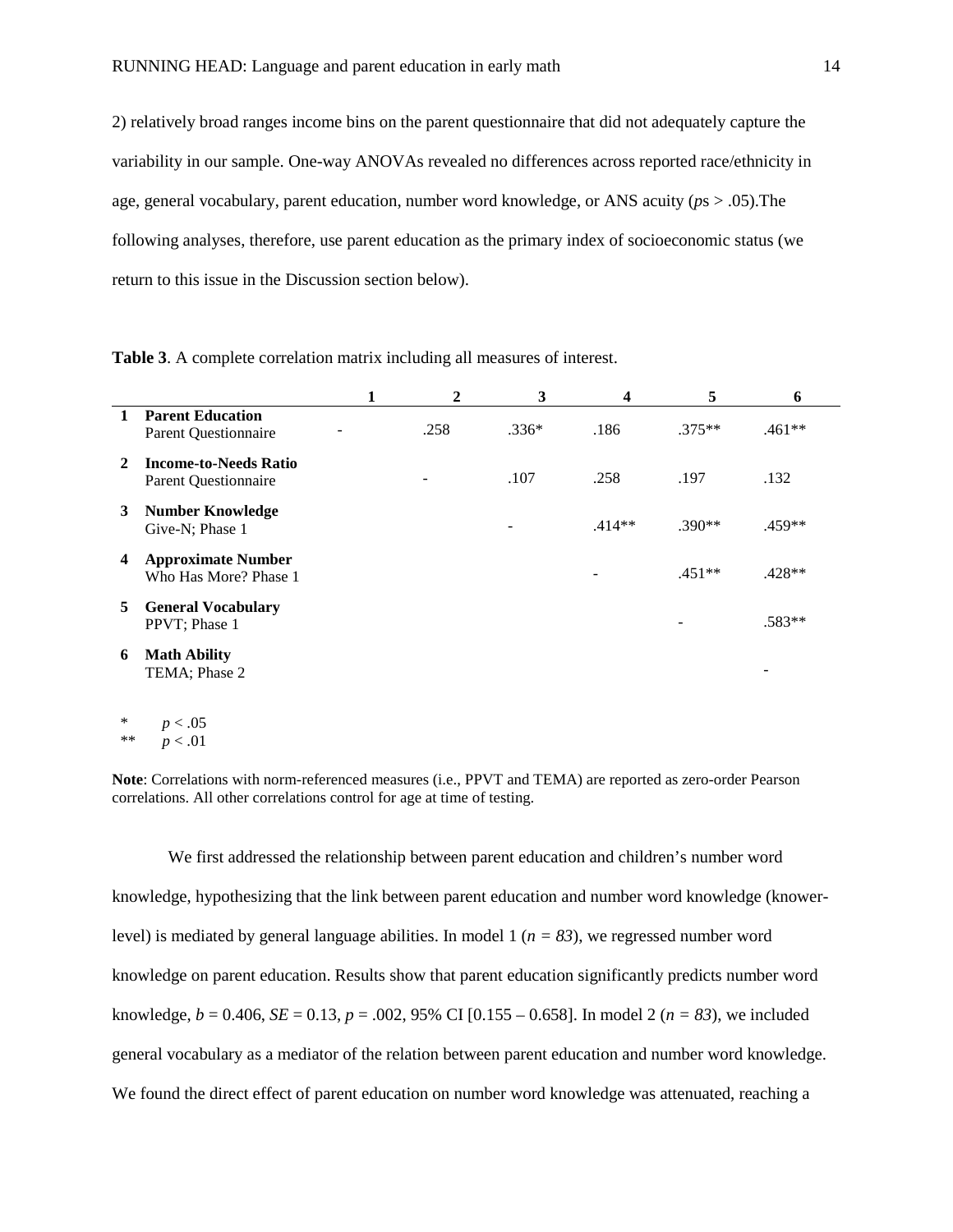marginal level of statistical significance,  $b = 0.251$ ,  $SE = 0.13$ ,  $p = .057$ , 95% CI [-0.007 – 0.510]. Importantly, general vocabulary remained a strong predictor of number word knowledge,  $b = 0.028$ ,  $SE =$  $0.009$ ,  $p = .003$ , 95% CI  $[0.010 - 0.046]$ , see Figure 1. Further, the indirect effect of parent education on number word knowledge through general vocabulary was significant,  $b = 0.155$ ,  $SE = 0.065$ , 95% CI [0.050 – 0.302], suggesting it is through general vocabulary that parent education affects number word knowledge. In total, the model predicted 41% of the variance in number word knowledge ( $R^2 = 0.411$ ). This result aligns with the previously reported link between parental input and number word knowledge (Gunderson & Levine, 2011; Levine et al., 2010), but shows that children's general language acquisition likely explains this relationship. Refer to Appendix B for the complete regression table with effect sizes.

**Figure 1.** Parent education significantly predicts number word knowledge, but the relation is mediated by general vocabulary.



 $p < .001$ 

**Note:** Solid lines show predicted relationships. Values indicate the regression coefficient, *b*, and standard error, in parentheses. Values in gray represent the direct path before mediation.

Next, we explored the relationship between parent education and early math outcomes. For this analysis, we tested general vocabulary and number word knowledge (knower-level) as individual mediators of the relation between parent education and math ability, and both as multiple mediators. In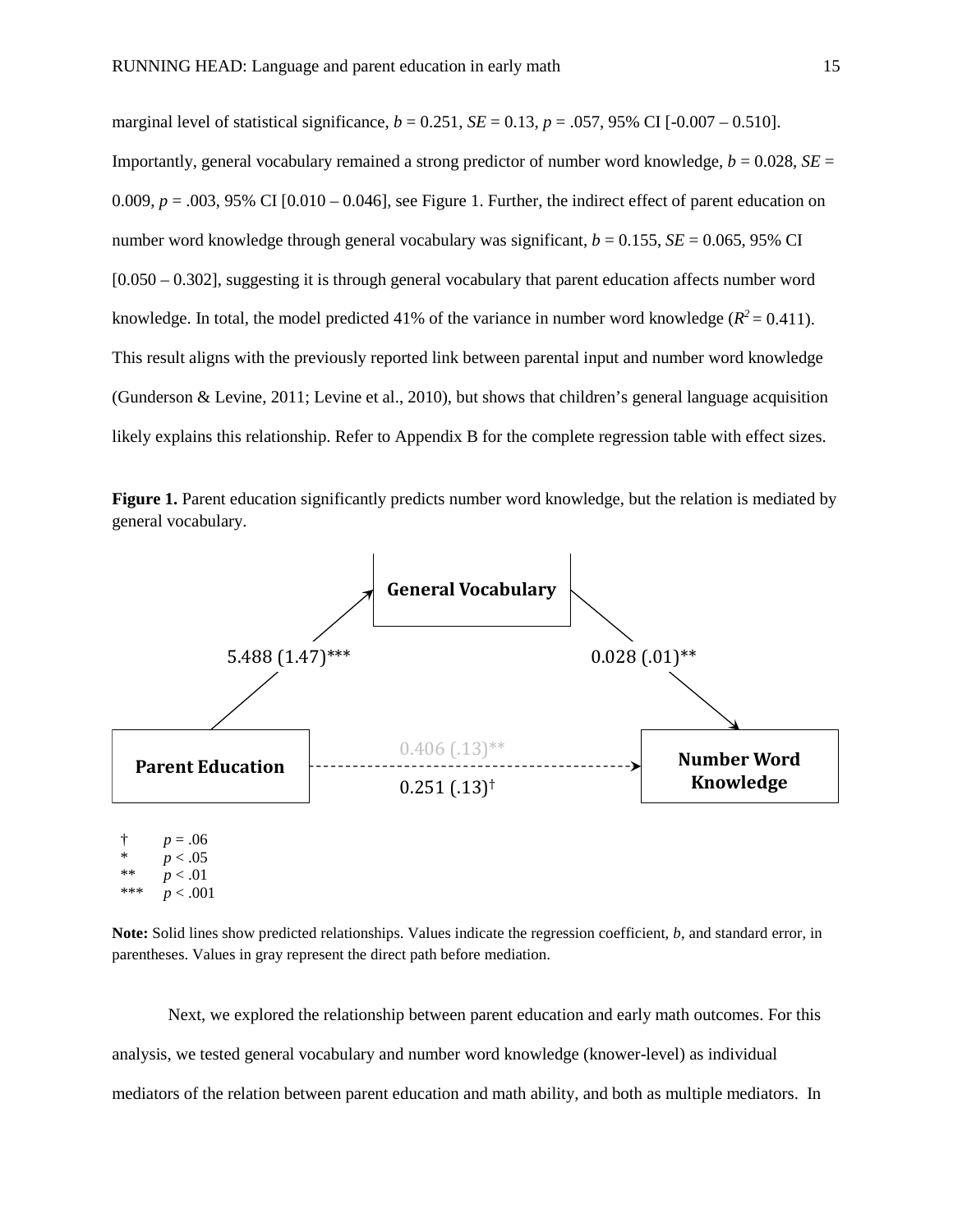model 1 ( $n = 58$ ), we regressed math ability on parent education. Indeed, parent education was a significant predictor of children's early math ability,  $b = 5.306$ ,  $SE = 1.385$ ,  $p < .001$ , 95% CI [2.528 – 8.085].

In model 2 ( $n = 58$ ), we included number word knowledge as a mediator of the relation between parent education and math ability, and found the direct effect of parent education on math ability decreased, but remained statistically significant,  $b = 3.585$ ,  $SE = 1.278$ ,  $p = .007$ , 95% CI [1.021 – 6.148]. The indirect effect of parent education on math ability through number word knowledge was also significant,  $b = 1.667$ ,  $SE = 0.807$ , 95% CI  $[0.511 - 3.952]$ , suggesting that a portion of the variance that parent education contributes to math ability is through number word knowledge.

In model 3 ( $n = 58$ ), we tested general vocabulary as the sole mediator of the relation between parent education and math ability. Here again, we found a modest decrease in the magnitude of the relationship between parent education and children's math, but not a complete mediation,  $b = 2.921$ ,  $SE =$ 1.350,  $p = 0.035$ , 95% CI  $[0.212 - 5.630]$ . The indirect effect of parent education on math ability, through general vocabulary, did reach statistical significance,  $b = 2.385$ ,  $SE = 0.887$ , 95% CI [0.943 – 4.598]. These results suggest that while parent education remains a reliable predictor of children's developing math skills, the noted link between parent education and early language may, at least in part, serve to explain this relationship.

Finally, in model 4 ( $n = 58$ ), we included both general vocabulary and number word knowledge as multiple mediators of the relation between parent education and math ability. Here, we found that the direct effect of parent education on math ability disappeared,  $b = 2.128$ ,  $SE = 1.277$ ,  $p = 0.102$ , 95% CI [-0.437 – 4.693], see Figure 2. The indirect effect of parent education on math ability through both general vocabulary and number word knowledge was statistically significant and together fully explained the variance contributed by parent education ( $b = 1.816$ ,  $SE = 0.761$ , 95% CI [0.644 – 3.691];  $b = 1.363$ ,  $SE = 1.363$ 0.767, 95% CI [0.312 – 3.315], respectively). In total, the variables in Model 4 explained 50% of the variance in math ability  $(R^2 = .501)$ . Refer to Appendix C for the complete regression table with effect sizes.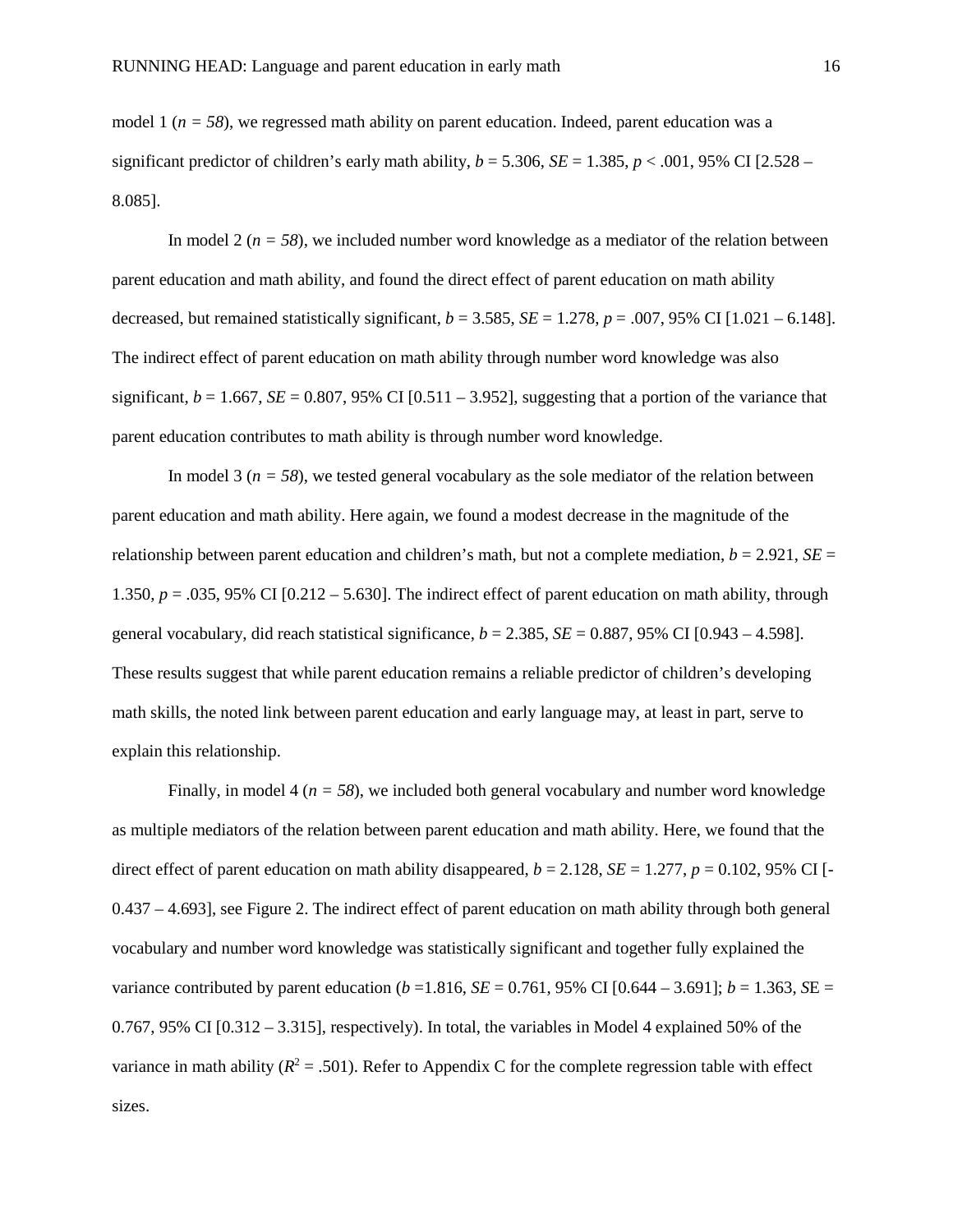**Figure 2.** Parent education significantly predicts math ability, but the relation is fully mediated by general vocabulary and number word knowledge.



\*\*\* *p* < .001

**Note:** Solid lines show predicted relationships. Values indicate the regression coefficient and standard error, *b* (*SE*). Values in gray represent the direct path before mediation.

Lastly, we tested whether ANS acuity, which theoretically represents a non-linguistic system supporting mathematical reasoning, contributes independently to variance in math ability. Consistent with prior investigations of the relation between ANS acuity and math ability, results from model 1 (*n =* 62) suggested ANS acuity predicted math ability a year later  $(b = 0.302, SE = 0.137, p = .021, 95\% \text{ CI } [0.052]$ – 0.605]) over and above age at time of Phase 1 assessment, time between Phases 1 and 2, and general vocabulary. Then, in model  $2 (n = 61)$ , we tested number word knowledge as a potential mediator of ANS acuity and math ability. When number word knowledge was included in the model, we found the direct effect of ANS acuity on math ability was attenuated and reduced to marginal significance,  $b = 0.250$ ,  $SE =$ 0.133,  $p = 0.064$ , 95% CI  $[-0.015 - 0.516]$ , see Figure 3. Further, there was a marginally significant indirect effect of ANS acuity on math ability through knower level,  $b = .078$ ,  $SE = .065$ , 95% CI[-.043 – .220]. In total, the variables in this final model explained nearly 50% of the variance in math ability  $(R^2 =$ .474). Refer to Appendix D for the complete regression table with effect sizes.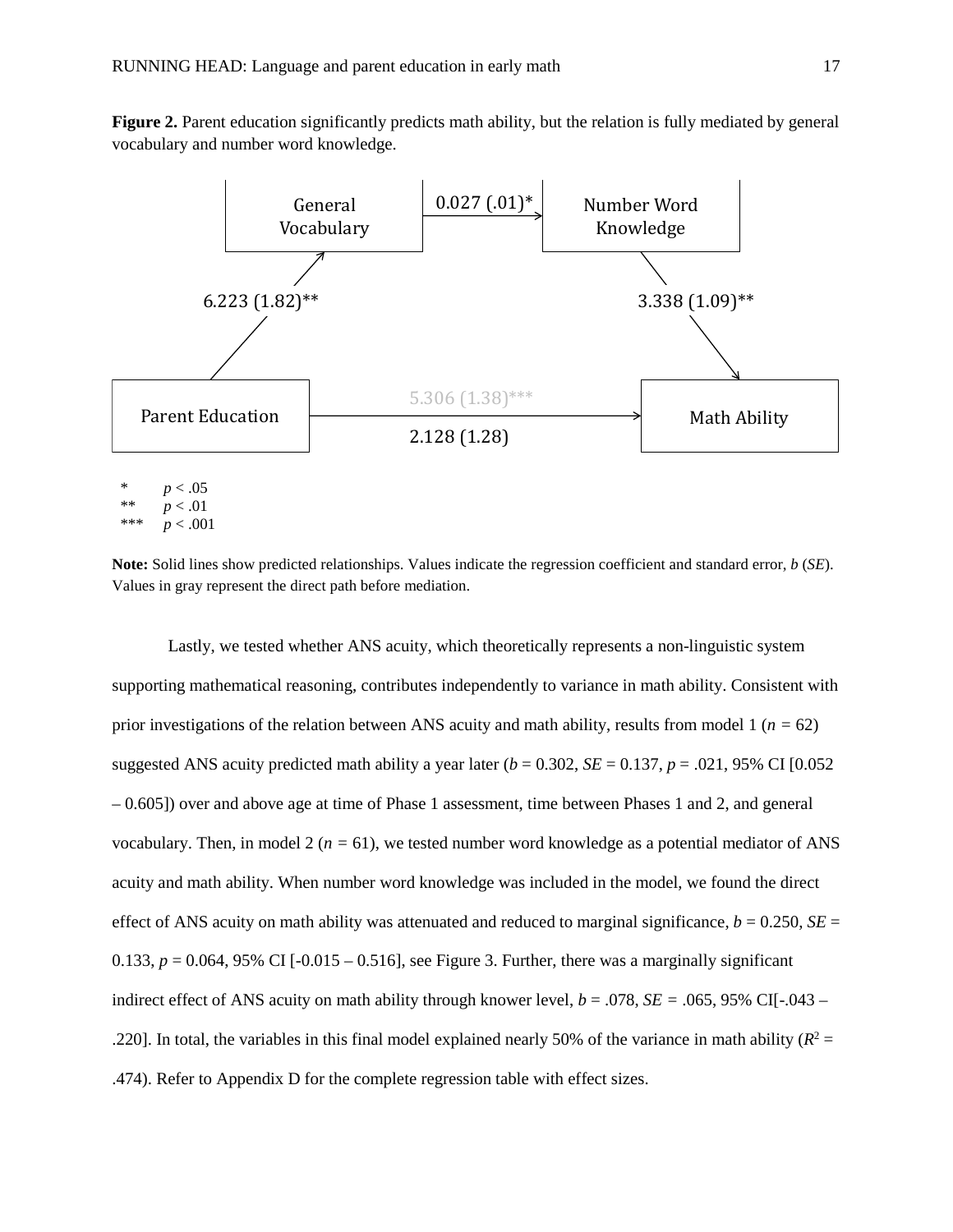**Figure 3.** ANS acuity significantly predicts math ability, but the relation is mediated by number word knowledge.



 $p < .05$ \*\*  $p < .01$ 

**Note:** Solid lines show predicted relationships. Values indicate the regression coefficient and standard error, *b* (*SE*). Values in gray represent the direct path before mediation.

#### **Summary of Results**

The current study explores possible predictors of children's emerging math skills. Results replicate previously reported links between parent education and math ability (e.g., Levine et al, 2010). However, we find that this link is fully mediated by children's early language skills. These findings suggest that general vocabulary serves as a foundation for children's emerging number word knowledge, which then predicts later math ability. While previous reports have identified children's ANS acuity as a reliable predictor of later math achievement (Halberda et al., 2008), the current findings suggest that ANS acuity may be more directly linked to children's number word knowledge, which then influences performance on measures of math ability. See Figure 4.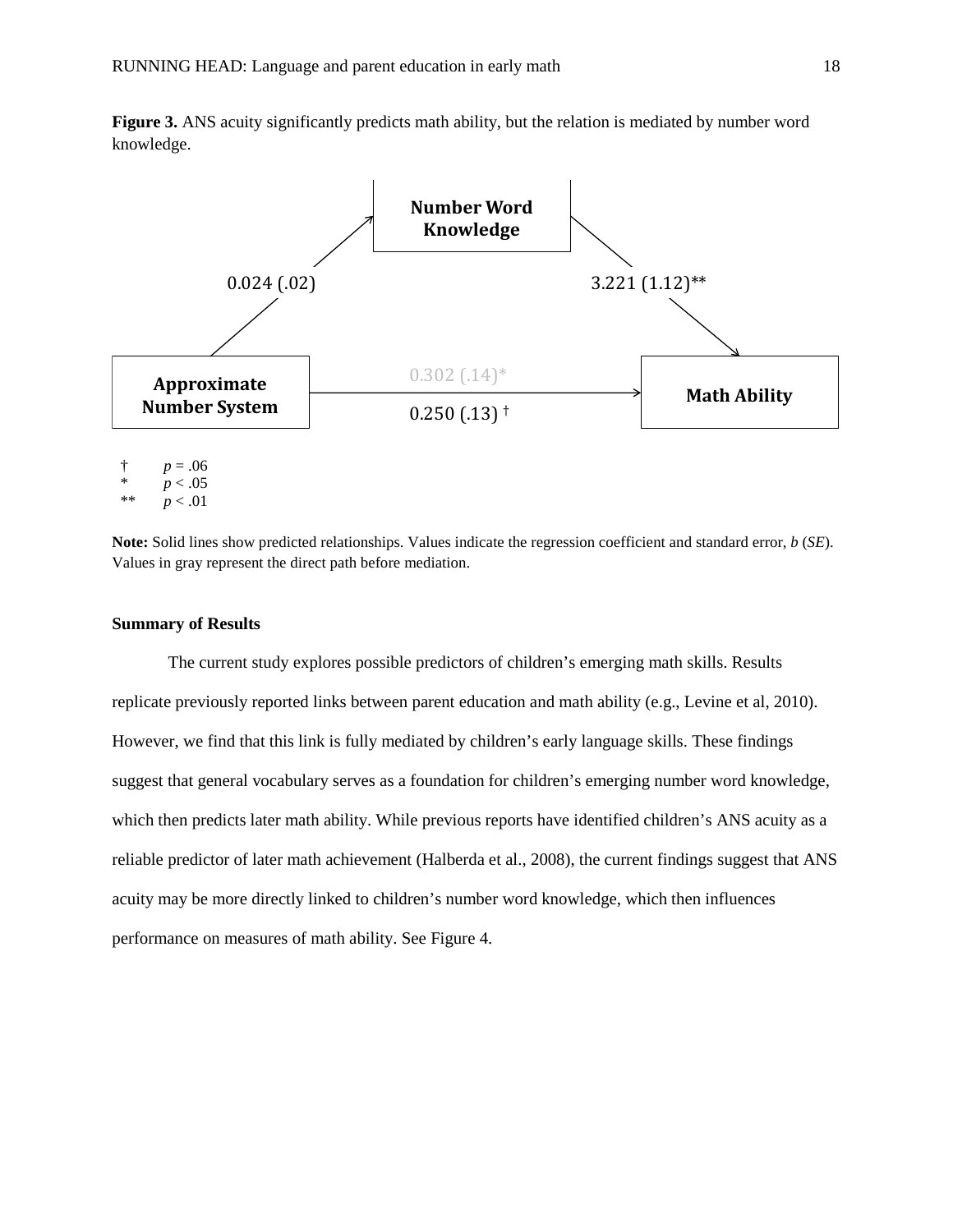

**Figure 4.** A full model of factors proposed to explain variance in children's early math ability.

**Note:** Solid lines show significant relationships ( $p < .05$ ). Dashes lines show non-significant or mediated relationships.

#### **Discussion**

This longitudinal study, which includes a large sample of children from diverse backgrounds, highlights the role of language in emerging numeracy and represents a step toward meaningfully integrating socioeconomic status (SES) into models of early mathematical development. Current models emphasize the contributions of early-arising cognitive factors, especially approximate number system (ANS) acuity, and demographic variables, like SES, to children's numeracy, but rarely attempt to integrate the two. We argue that more comprehensive theories of early mathematics are needed to develop a better understanding of the multiple influences on academic achievement and maximally effective interventions.

Our results show that parent education and children's approximate number system (ANS) acuity exhibit only indirect effects on math ability through a common factor: children's number word knowledge. We find that children's early language acquisition (which is influenced by SES; Hart  $\&$ Risley, 2003; Hoff, 2003; Rowe, 2012) correlates with knowledge of number word meanings (see also Negen & Sarnecka, 2012), which then predicts mathematical achievement one year later. Knowledge of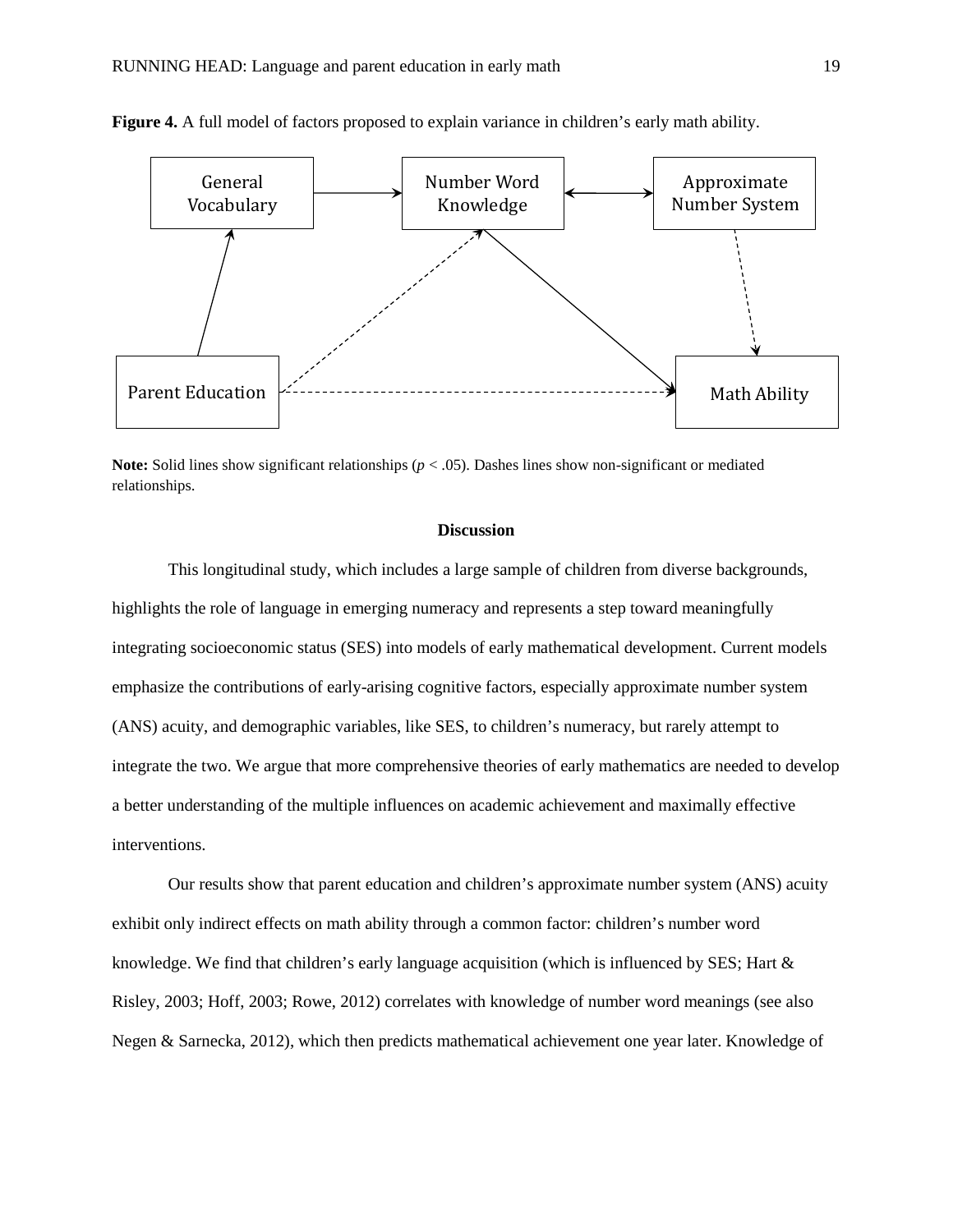number words also mediates the noted relationship between ANS acuity and subsequent math achievement (see also Chu et al., 2015; Starr et al., 2016).

Our study joins others in demonstrating a clear relationship between preschool number knowledge and subsequent math achievement (Göbel et al., 2014; Chu et al., 2015; van Marle et al., 2014). Like van Marle et al. (2014), we use a nuanced measure of children's number word learning (Give-N), and we show that the relationship to math achievement holds even when accounting for general language and parent education. Thus the knower-level framework has high predictive validity for an array of mathematical skills above and beyond an understanding of the verbal count list and cardinality (e.g., conservation, basic arithmetic and calculation, part-whole concepts, and numerical fluency). The number word knowledge task used here (Give-N) can thus be considered a practical metric for early mathematical development.

Notably, and in contrast to previous studies, we explore SES as a variable of interest in mediation analyses, rather than controlling for it as a background variable. While many potential mechanisms have been proposed to explain the relationship between SES and mathematical outcomes (Jordan & Levine, 2009; Noble, Norman, & Farah, 2005), SES itself is a complex construct comprising various factors. Of the three indices in most composite measures of socioeconomic status (family income, parent occupation, and parent education), our results align with previous reports in emphasizing parent education as a particularly strong influence on children's academic achievement (e.g., Cheadle, 2008). We propose, based on our results, that parent education assumes a central role because it sets the pace of general language development, which in turn influences number word knowledge. Previous research showed that parents' number talk at young ages uniquely predicts children's number word knowledge at 46 months, over and above parents' language in general (Gunderson & Levine, 2011). We suspect that both factors – specific input about number words and concepts, and children's global language development – buttress children's acquisition of number words, with consequences for later math ability.

Regarding the relationship between ANS acuity and math achievement, our findings offer several points: First, like Chu et al. (2015), we find that the predictive contribution of ANS acuity to math ability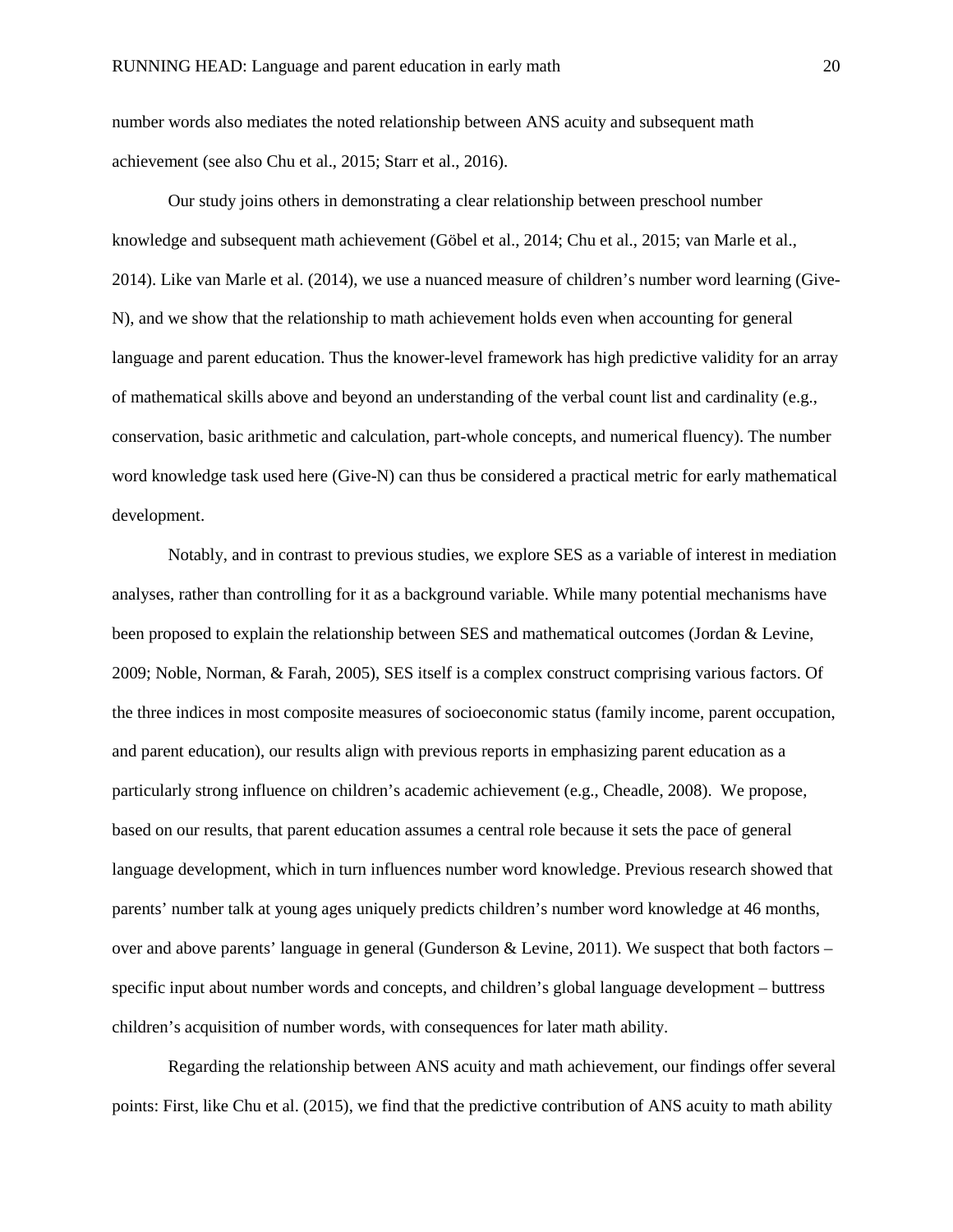is mediated by number word knowledge. However, while Chu et al. (2015) take this as an indication that ANS representations are 'foundational' for learning number words, we suggest that the directionality may go the other way. While it is possible that individual differences in ANS drive differences in number word knowledge, as Chu et al. (2015) and others suggest, increasing evidence points toward the opposite direction: that learning number words facilitates ANS acuity (see, Shusterman et al., 2016; Lyons, Bugden, Zheng, De Jesus, & Ansari, 2018), a possibility that is consistent with the data here and in Chu et al. (2015). Number word learning would then emerge as a mediator for the correlation between ANS and math ability if it causally contributes to both variables. Given that mediation analyses do not provide evidence about causality, we suggest that these data merit careful interpretation.

These findings also align with Jordan et al (2009) as they highlight early numeracy as a predictor of later math achievement. However, our findings point to children's understanding of individual number words and their ability to use of counting procedures to determine exact cardinality as a key predictor of later math achievement, rather than children's understanding of route counting procedures, non-verbal number comparison (as shown by demoted role of ANS acuity in our model), or verbal arithmetic (which we posit extends from or builds upon early number word knowledge).

Nevertheless, we note that our analyses are correlational and, as is always the case with these lines of research, there are plausible alternatives. For instance, children's number language might simply be a proxy for general parental input, or scaffolding, which would then independently predict both children's general vocabulary and their math knowledge. Previous research makes clear that not all input is equivalent. For example, Gunderson and Levine (2011) highlight the fact that different aspects of parents' linguistic input have distinct consequences for children's math learning, and only number talk by parents predicts children's number word knowledge. We did not evaluate parent input directly in this study, so we cannot rule out this possibility. Furthermore, while we find that parent education is not related to ANS acuity in preschoolers, it is possible that environmental influences on the ANS emerge later in development, when representations become integrated with symbolic representations of quantity. Moreover, recent reports suggest a more complex story, with executive functioning (EF) skills interacting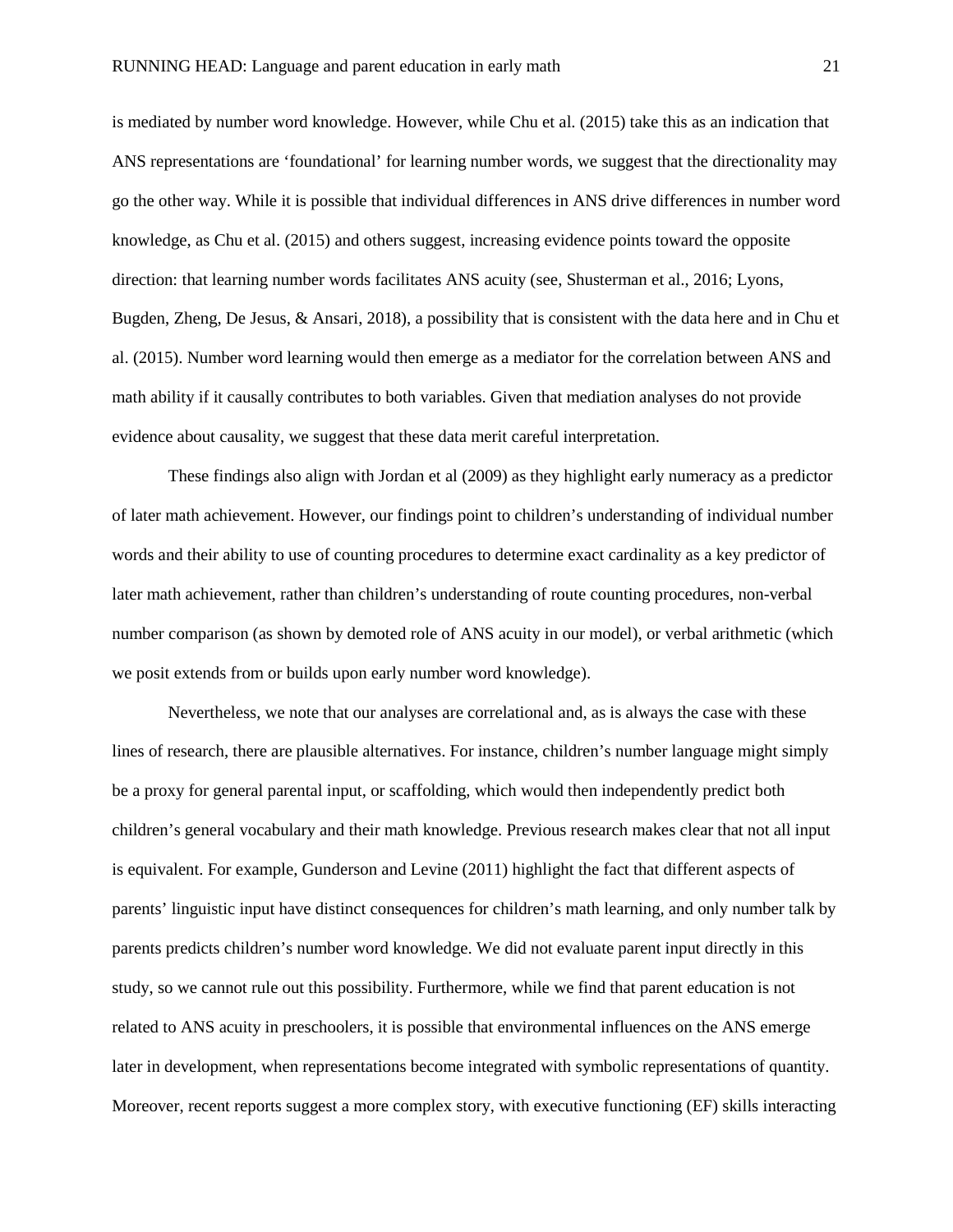with SES in the relationship between symbolic math and ANS acuity (Fuhs & McNeil, 2013; Hassinger-Das, Jordan, Glutting, Irwin, & Dyson, 2014; Keller & Libertus, 2015). Further research is therefore necessary to confirm that children's *number word knowledge*, in particular, is a key predictor of math ability and to fully understand the interplay between SES and cognitive abilities such math and EF.

Even with the clear need for more research, these findings carry implications for early education and intervention. The present study suggests that an increased focus on number word knowledge, as well as general vocabulary, may help to minimize disparities in math ability as children enter kindergarten. Intervention to support children's number sense through training ANS acuity (e.g., Wang, Odic, Halberda, & Feigenson, 2016) may remain justified, but interventions that focus on number word meanings, either in symbolic contexts, or in the mapping of number words to non-symbolic representations, are likely to gain more traction toward long term math achievement.

Finally, our findings align with others in highlighting the role of socioeconomic status particularly parent education—as a key influence on linguistic and conceptual development in the domain of mathematics (Chu et al., 2015; Jordan & Levine, 2009), pointing to parents' educational attainment as a locus for intervention for children's academic prospects. Public policy that supports this goal, such as well-implemented dual-generation or wrap-around programs that educate and support parents and children simultaneously (Shonkoff & Fisher, 2013), could be useful levers to intervene on socioeconomic status and its consequences for important school outcomes like math achievement.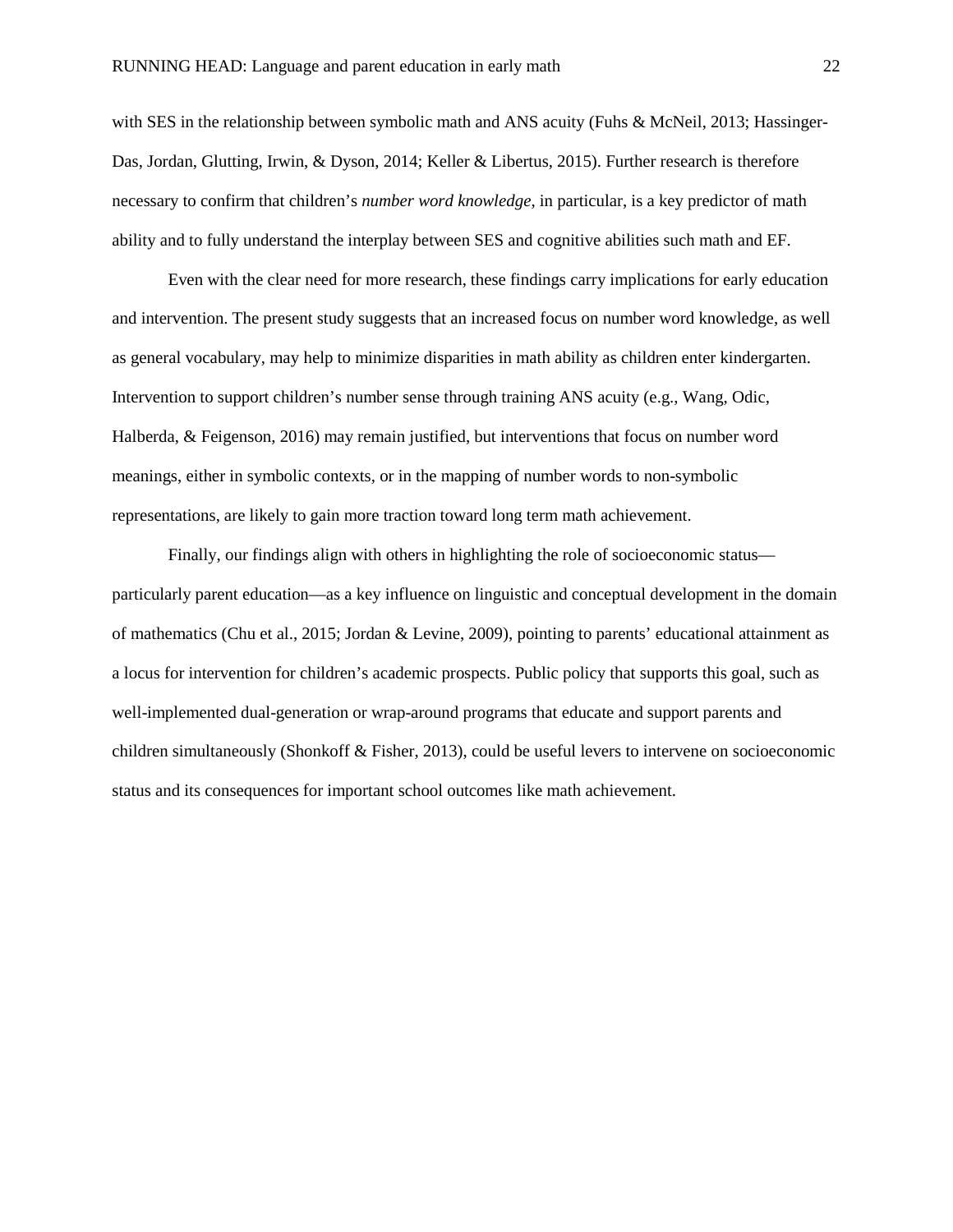## **Acknowledgements**

We thank Brittany Bettner, Jessica Taggart, Noemi Montes de Oca, and Elizabeth Gordon for help with data collection and management. We are especially grateful to the children, families, and teachers at participating preschools for their support. This study was funded, in part, by the National Science Foundation (CAREER DRL 0845966 and DRL 1420196 to AS).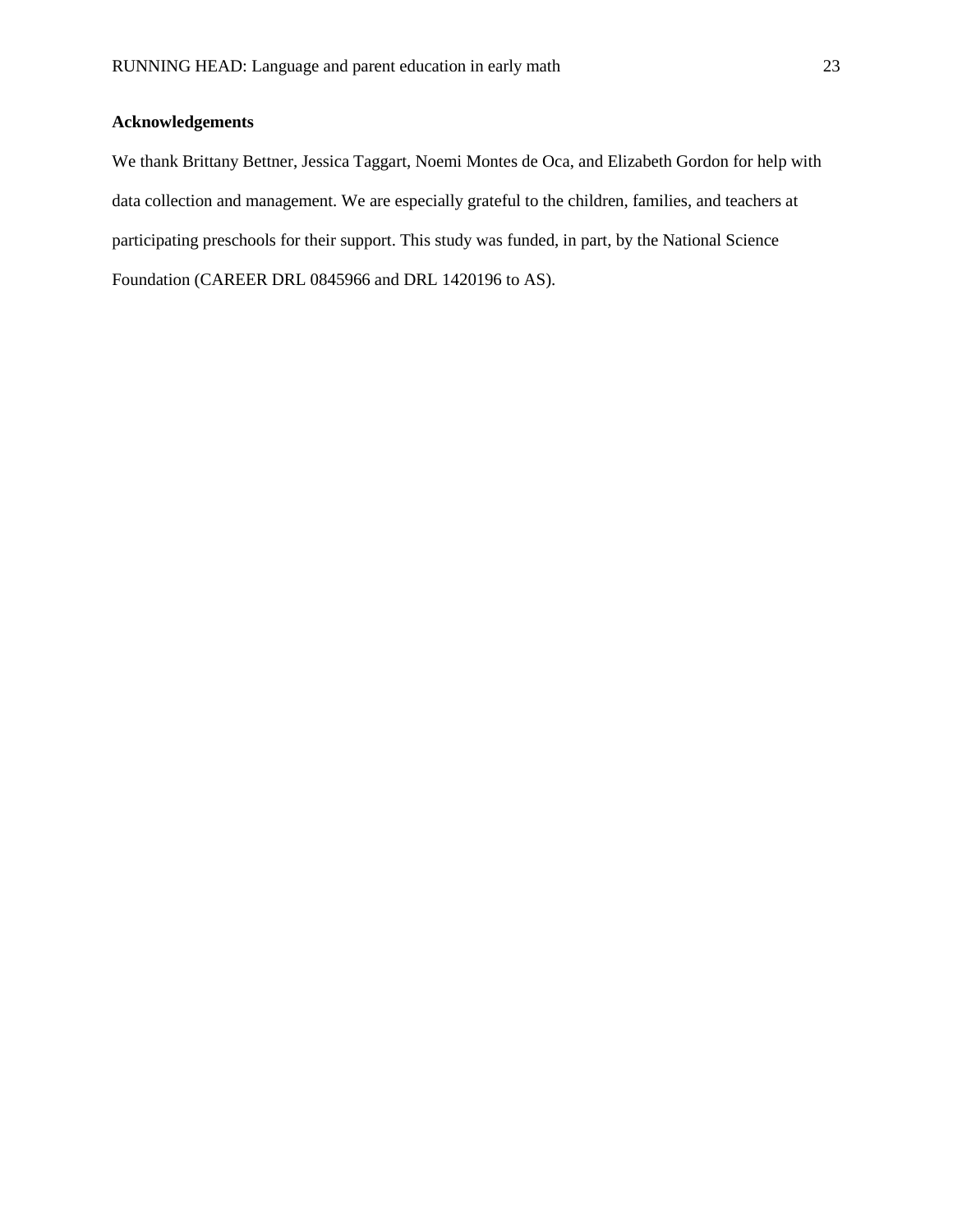#### **References**

- Berkowitz, T., Schaeffer, M. W., Maloney, E. A., Peterson, L., Gregor, C., Levine, S. C., & Beilock, S. L. (2015). Math at home adds up to achievement in school. *Science, 350*, 196-198.
- Cheadle, J. E. (2008). Educational investment, family context, and children's math and reading growth from kindergarten through the third grade. *Sociology of Education, 81,* 1–31.
- Chu, F., van Marle, K., & Geary, D. (2015). Early numerical foundations of young children's mathematical development. *Journal of Experimental Child Psychology, 132,* 205-212.
- Dehaene, S. (2011). *The number sense: How the mind creates mathematics.* New York: Oxford University Press.
- DeWind, N. & Brannon, E. (2016). Significant inter-test reliability across approximate number system assessments. *Frontiers in Psychology, 7,* 310.
- Duncan, G. J., Dowsett, C. J., Claessens, A., Magnuson, K., Huston, A. C., Klebanov, P., . . . Brooks-Gunn, J. (2007). School readiness and later achievement. *Developmental Psychology, 43*, 1428.
- Dunn, D. M., & Dunn, L. M. (2007). *Peabody picture vocabulary test* (4<sup>th</sup> ed.). Minneapolis, MN: Pearson Assessments.
- Fuhs, M. W., & McNeil, N. M. (2013). ANS acuity and mathematics ability in preschoolers from lowincome homes: contributions of inhibitory control. *Developmental Science, 16*, 136-148.
- Fuson, K. C. (1988). *Children's counting and concepts of number.* New York: Springer Science & Business Media.
- Geary, D. C., Hoard, M. K., Nugent, L., & Bailey, D. H. (2013). Adolescents' functional numeracy is predicted by their school entry number system knowledge. *PloS One, 8*, e54651.
- Gelman, R., & Gallistel, C. (1978). *Young children's understanding of numbers*. Cambridge, MA: Harvard University Press.
- Ginsburg, H., & Baroody, A. (2003). *Test of early math ability* (3rd ed.). Austin, TX: Pro-Ed.
- Göbel, S. M., Watson, S. E., Lervåg, A., & Hulme, C. (2014). Children's arithmetic development: It is number knowledge, not the approximate number sense, that counts. *Psychological Science,* 1-10.
- Golinkoff, R.M., Hoff, E., Rowe, M.L., Tamis-LeMonda, C.S., & Hirsh-Pasek, K. (2018). Language matters: Denying the existence of the 30-million-word gap has serious consequences. *Hildren Development,* DOI: 10.1111/cdev.13128
- Gunderson, E. A., & Levine, S. C. (2011). Some types of parent number talk count more than others: relations between parents' input and children's cardinal‐number knowledge. *Developmental Science, 14*, 1021-1032.
- Hackman, D., Gallop, R., Evans, G., & Farah, M. (2015). Socioeconomic status and executive function: developmental trajectories and mediation. *Developmental Science, 18,* 686-702.
- Halberda, J., Ly, R., Wilmer, J., Naiman, D., & Germine, L. (2012). Number sense across the lifespan as revealed by massive internet-based sample. *Proceedings of the National Academy of Sciences, 109,* 11116-11120.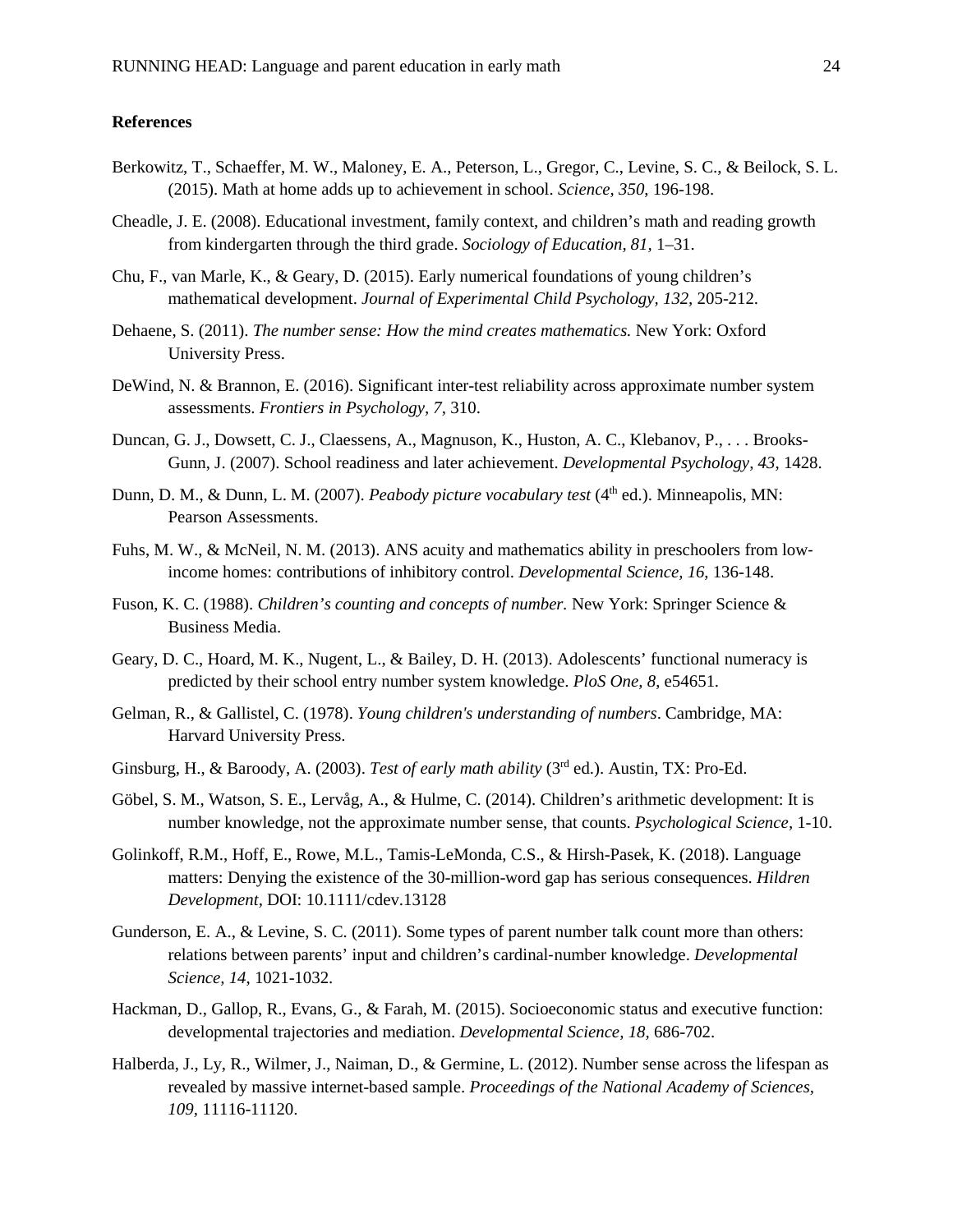- Halberda, J., Mazzocco, M. M., & Feigenson, L. (2008). Individual differences in non-verbal number acuity correlate with maths achievement. *Nature, 455*, 665-668.
- Hart, B., & Risley, T. R. (2003). The early catastrophe: The 30 million word gap by age 3. *American Educator, 27*, 4-9.
- Hassinger-Das, B., Jordan, N.C., Glutting, J., Irwin, C., & Dyson, N. (2014). Domain-general mediators of the relation between kindergarten number sense and first-grade mathematics. *Journal of Experimental Child Psychology, 118,* 78-92.
- Hayes, A. F. (2013). *Introduction to mediation, moderation, and conditional process analysis: A regression-based approach*. New York: The Guilford Press.
- Hoff, E. (2003). The specificity of environmental influence: Socioeconomic status affects early vocabulary development via maternal speech. *Child Development, 74*, 1368-1378.
- Inglis, M. & Gilmore, C. (2014). Indexing the approximate number system. *Acta Psychologica, 145,* 147- 155.
- Jordan, N. C., Kaplan, D., Ramineni, C., & Locuniak, M. N. (2009). Early math matters: Kindergarten number competence and later mathematics outcomes. *Developmental Psychology, 45*, 850.
- Jordan, N. C., & Levine, S. C. (2009). Socioeconomic variation, number competence, and mathematics learning difficulties in young children. *Developmental Disabilities Research Reviews, 15*, 60-68.
- Keller, L., & Libertus, M. (2015). Inhibitory control may not explain the link between approximation and math abilities in kindergarteners from middle class families. *Frontiers in Psychology, 6,* 685.
- Kline, P. (2000). *Handbook of psychological testing* (2<sup>nd</sup> ed.). New York: Routledge.
- Kritzer, K. L. (2009). Barely started and already left behind: A descriptive analysis of the mathematics ability demonstrated by young deaf children. *Journal of Deaf Studies and Deaf Education*, 1-13.
- Lee, M.D. & Sarnecka, B.W. (2010). A model of knower-level behavior in number concept development. *Cognitive Science, 34,* 51-57.
- Lee, M.D. & Sarnecka, B.W. (2011). Number-knower levels in young children: Insights from Bayesian modeling. *Cognition, 120,* 391-402.
- LeFevre, J.-A., Skwarchuk, S.-L., Smith-Chant, B. L., Fast, L., Kamawar, D., & Bisanz, J. (2009). Home numeracy experiences and children's math performance in the early school years. *Canadian Journal of Behavioural Science*, *41*, 55-66.
- Levine, S. C., Suriyakham, L. W., Rowe, M. L., Huttenlocher, J., & Gunderson, E. A. (2010). What counts in the development of young children's number knowledge? *Developmental Psychology, 46*, 1309-1319.
- Little, R. J. (1988). A test of missing completely at random for multivariate data with missing values. *Journal of the American Statistical Association*, *83*(404), 1198-1202.
- Lyons, I. M., Bugden, S., Zheng, S., De Jesus, S. & Ansari, D. (2018). Symbolic number skills predict growth in nonsymbolic number skills in kindergarteners. *Developmental Psychology, 54,* 440- 457*.*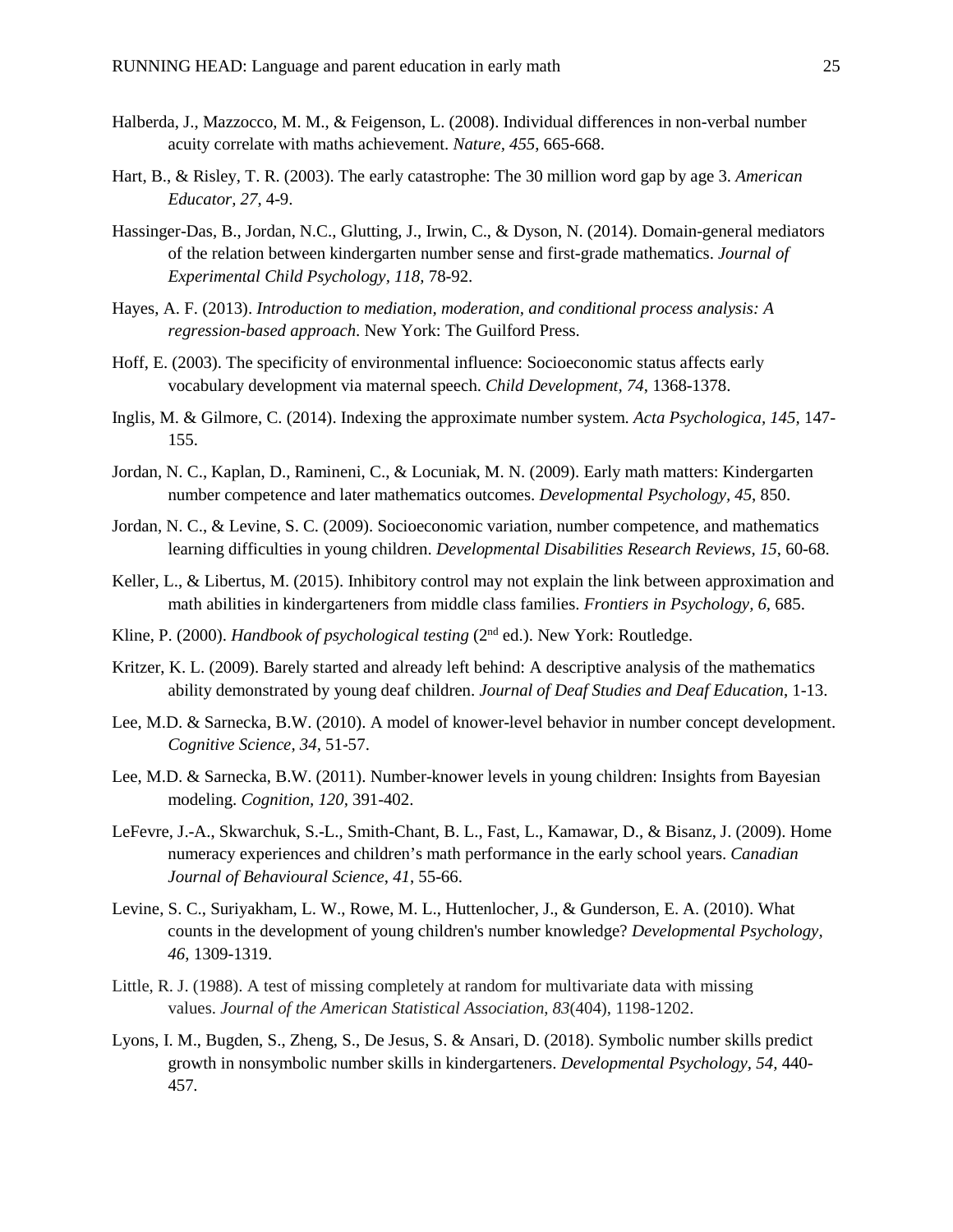- Melhuish, E. C., Phan, M. B., Sylva, K., Sammons, P., Siraj-Blatchford, I., & Taggart, B. (2008). Effects of the home learning environment and preschool center experience upon literacy and numeracy development in early primary school*. Journal of Social Issues, 64*, 95-114.
- Negen, J., & Sarnecka, B. W. (2012). Number-concept acquisition and general vocabulary development. *Child Development, 83*, 2019-2027.
- Noble, K. G., Norman, M. F., & Farah, M. J. (2005). Neurocognitive correlates of socioeconomic status in kindergarten children. *Developmental Science, 8*, 74-87.
- Norris, J. & Castronovo, J. (2016). Dot display affects approximate number system acuity and relationships with mathematical achievement and inhibitory control. *PloS One, 11:* e0155543.
- Piazza, M., Pica, P., Izard, V., Spelke, E., & Dehaene, S. (2013). Education enhances the acuity of the nonverbal Approximate Number System. *Psychological Science, 24,* 1037-1043.
- Preacher, K. J., Rucker, D. D., & Hayes, A. F. (2007). Addressing moderated mediation hypotheses: Theory, methods, and prescriptions. *Multivariate behavioral research*, *42*(1), 185-227.
- Rowe, M. (2012). A longitudinal investigation of the role of quantity and quality of child-directed speech in vocabulary development. *Child Development, 83,* 1762-1774.
- Sarnecka, B. W., & Carey, S. (2008). How counting represents number: What children must learn and when they learn it. *Cognition, 108*, 662-674.
- Sarnecka, B., Goldman, M., & Slusser, E. (2014). How Counting Forms the Basis for Children's First Representations of the Natural Numbers. In R. Cohen Kadosh & A. Dowker (Eds.). *The Oxford Handbook of Numerical Cognition* (pp. 291-309). Oxford, UK: Oxford University Press.
- Shonkoff, J. P., & Fisher, P. A. (2013). Rethinking evidence-based practice and two-generation programs to create the future of early childhood policy. *Development and Psychopathology*, *25*, 1635-1653.
- Shusterman, A., Slusser, E., Halberda, J., & Odic, D. (2016). Acquisition of the Cardinal Principle Coincides with Improvement in Approximate Number System Acuity in Preschoolers. *PloS One*, *11*, e0153072.
- Sperry, D. E., Sperry, L. L., & Miller, P. J. (2018). Reexamining the verbal environments of children from different socioeconomic backgrounds. *Child Development,* DOI: 10.1111/cdev.13072
- Starr, A., Libertus, M. E., & Brannon, E. M. (2013). Number sense in infancy predicts mathematical abilities in childhood. *Proceedings of the National Academy of Sciences, 110*, 18116-18120.
- Tosto, M. G., Petrill, S. A., Halberda, J., Trzaskowski, M., Tikhomirova, T. N., Bogdanova, O. Y. … Kovas, Y. (2014). Why do we differ in number sense? Evidence from a genetically sensitive investigation. *Intelligence, 43,* 35-46.
- van Marle, K., Chu, F. W., Li, Y., & Geary, D. C. (2014). Acuity of the approximate number system and preschoolers' quantitative development. *Developmental Science, 17*, 492-505.
- Wang, H., Odic, D., Halberda, J., & Feigenson, L. (2016). Changing the precision of preschoolers' approximate number system representations changes their symbolic math performance. *Journal of Experimental Child Psychology, 147,* 82-99.
- Wynn, K. (1990). Children's understanding of counting. *Cognition, 36*, 155-193.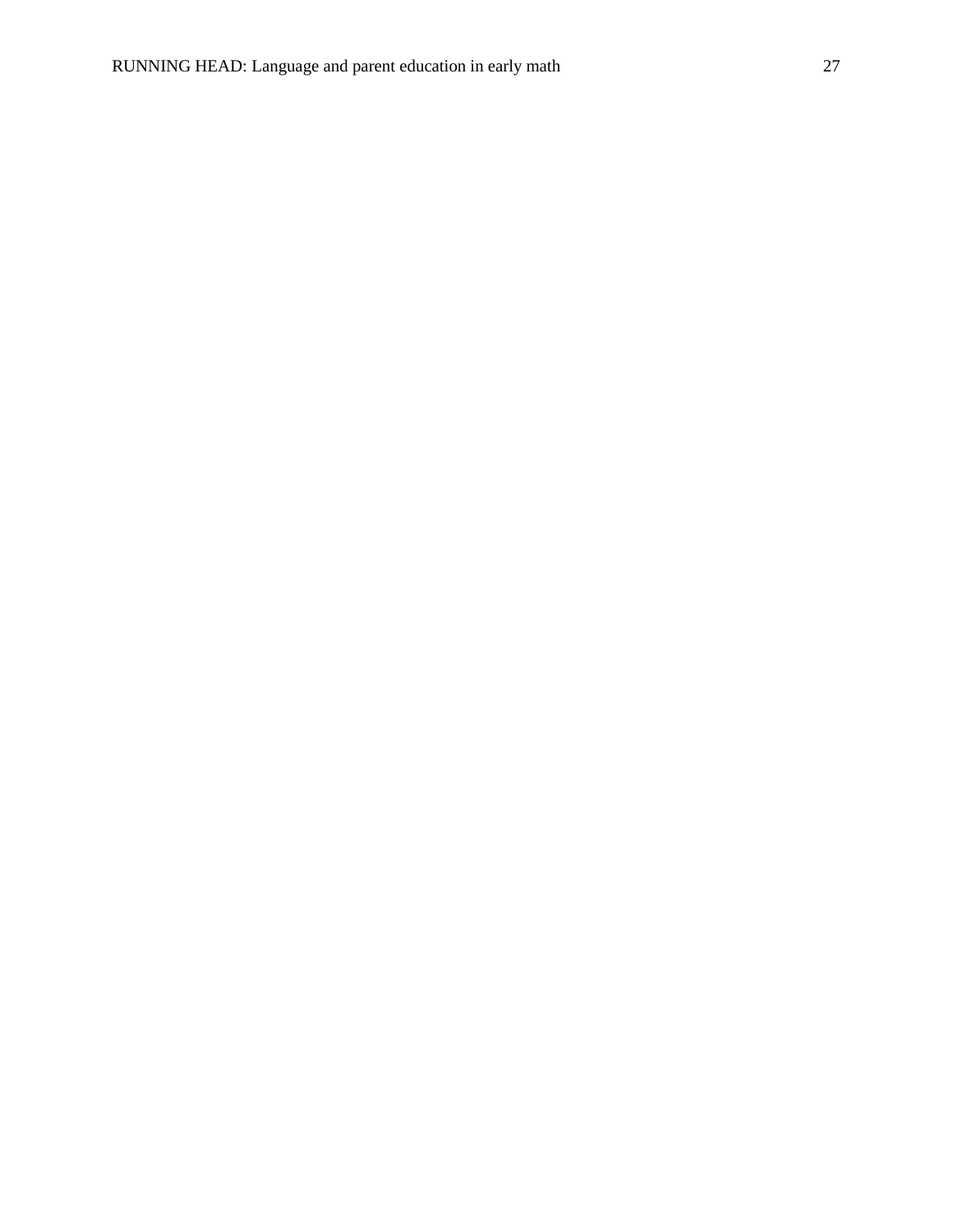**Appendix A:** An initial theoretical model for the influence of parent education on early math ability based on relevant literature to date.

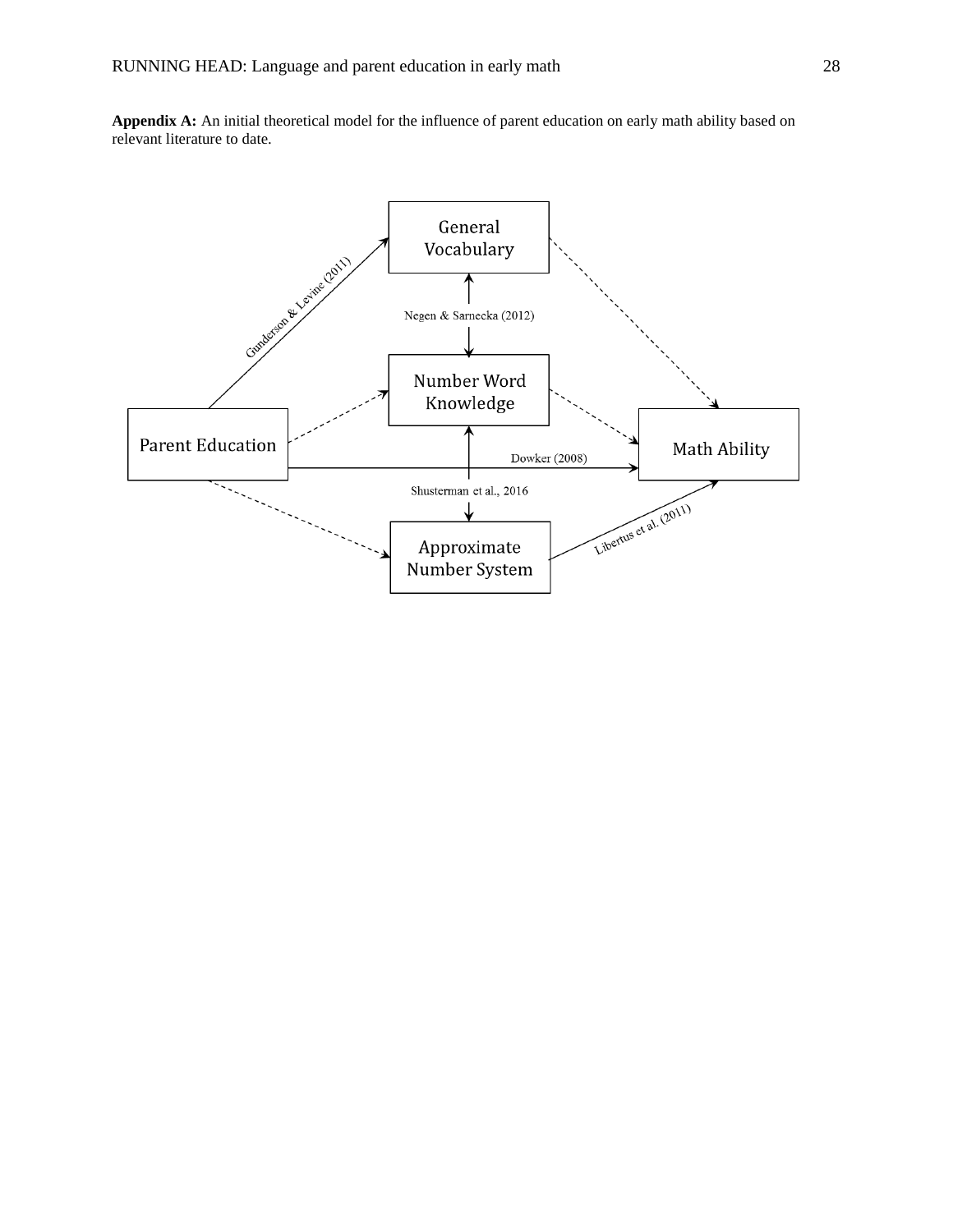|                         | <b>Model 1</b> |       |       |         |  | <b>Model 2</b> |       |       |         |  |  |  |
|-------------------------|----------------|-------|-------|---------|--|----------------|-------|-------|---------|--|--|--|
| <b>Model Variables</b>  | b              | SЕ    | ß     |         |  | b              | SЕ    | ß     |         |  |  |  |
| Intercept               | $-3.504$       | 1.133 |       | 0.003   |  | $-5.796$       | 1.307 |       | < 0.001 |  |  |  |
| Age (covariate)         | 1.358          | 0.226 | 0.552 | < 0.001 |  | 1.293          | 0.216 | 0.526 | < 0.001 |  |  |  |
| <b>Parent Education</b> | 0.406          | 0.126 | 0.296 | 0.002   |  | 0.251          | 0.130 | 0.183 | 0.057   |  |  |  |
| General Vocabulary      |                |       |       |         |  | 0.028          | 0.009 | 0.290 | 0.003   |  |  |  |
| $R^2$                   |                | 0.340 |       |         |  |                | 0.411 |       |         |  |  |  |

**Appendix B:** Regression models evaluating influences on number word knowledge. Results show that general vocabulary mediates the relation between parent education and number word knowledge.

**Notes**: *b*, unstandardized regression coefficient; SE, standard error; β, standardized regression coefficient; *p*, significance (p-value);  $R^2$ , proportion variance explained.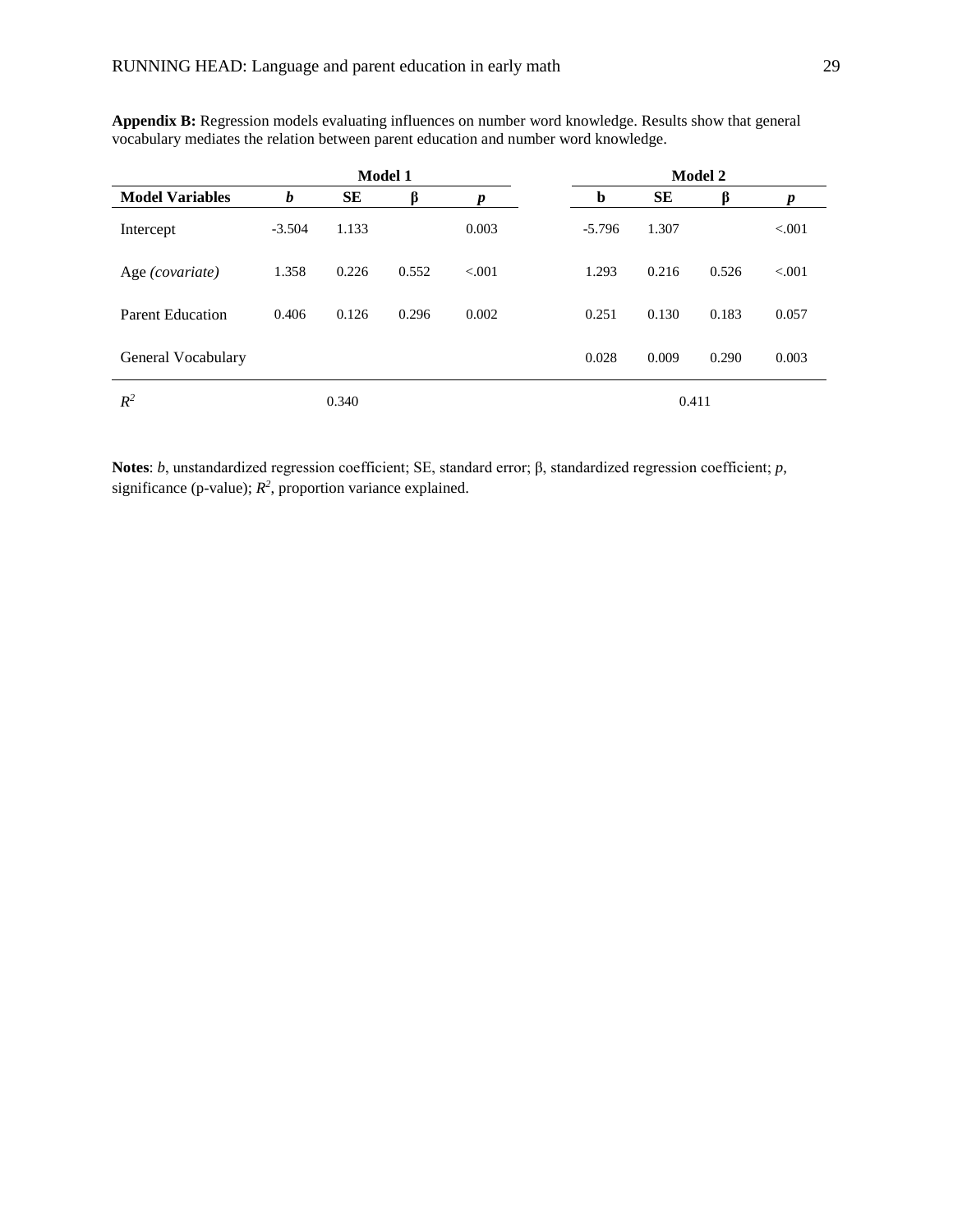|                                      |                  | Model 1 |          |                  |  |                  |         | Model 2  |  |  |  |
|--------------------------------------|------------------|---------|----------|------------------|--|------------------|---------|----------|--|--|--|
| <b>Model Variables</b>               | b                | SE      | $\beta$  | $\boldsymbol{p}$ |  | $\boldsymbol{b}$ | SE      | $\beta$  |  |  |  |
| Intercept                            | 84.646           | 16.306  |          | < .001           |  | 100.234          | 14.517  |          |  |  |  |
| Age (covariate)                      | 0.916            | 2.504   | 0.036    | 0.716            |  | $-5.668$         | 2.688   | $-0.278$ |  |  |  |
| Time between Sessions<br>(covariate) | $-0.288$         | 1.013   | $-0.35$  | 0.778            |  | $-0.806$         | 0.888   | $-0.012$ |  |  |  |
| <b>Parent Education</b>              | 5.306            | 1.385   | 0.469    | < 0.001          |  | 3.585            | 1.278   | 0.311    |  |  |  |
| Number Word                          |                  |         |          |                  |  | 4.315            | 1.064   | 0.564    |  |  |  |
| $R^2$                                | 0.219            |         |          |                  |  |                  |         | 0.401    |  |  |  |
|                                      |                  | Model 3 |          |                  |  |                  | Model 4 |          |  |  |  |
| <b>Model Variables</b>               | $\boldsymbol{b}$ | SE      | β        | $\boldsymbol{p}$ |  | $\boldsymbol{b}$ | SE      | β        |  |  |  |
| Intercept                            | 49.898           | 16.663  |          | 0.004            |  | 71.063           | 16.905  |          |  |  |  |
| Age (covariate)                      | $-0.935$         | 2.246   | $-0.045$ | 0.679            |  | $-5.686$         | 2.590   | $-0.276$ |  |  |  |
| Time between Sessions<br>(covariate) | 0.397            | 0.906   | 0.048    | 0.663            |  | 0.376            | 0.840   | 0.046    |  |  |  |
| <b>Parent Education</b>              | 2.921            | 1.350   | 0.260    | 0.035            |  | 2.128            | 1.278   | 0.189    |  |  |  |
| Number Word                          |                  |         |          |                  |  | 3.338            | 1.093   | 0.423    |  |  |  |
| General Vocabulary                   | 0.383            | 0.094   | 0.492    | $< 001$          |  | 0.292            | 0.092   | 0.374    |  |  |  |
| $R^2$                                |                  |         | 0.409    |                  |  |                  |         | 0.501    |  |  |  |

**Appendix C**: Regression models evaluating influences on early math achievement. Results show that number word knowledge and general vocabulary mediate the relation between parent education and early math achievement.

**Notes**: *b*, unstandardized regression coefficient; SE, standard error; β, standardized regression coefficient; *p*, significance (p-value);  $R^2$ , proportion variance explained.